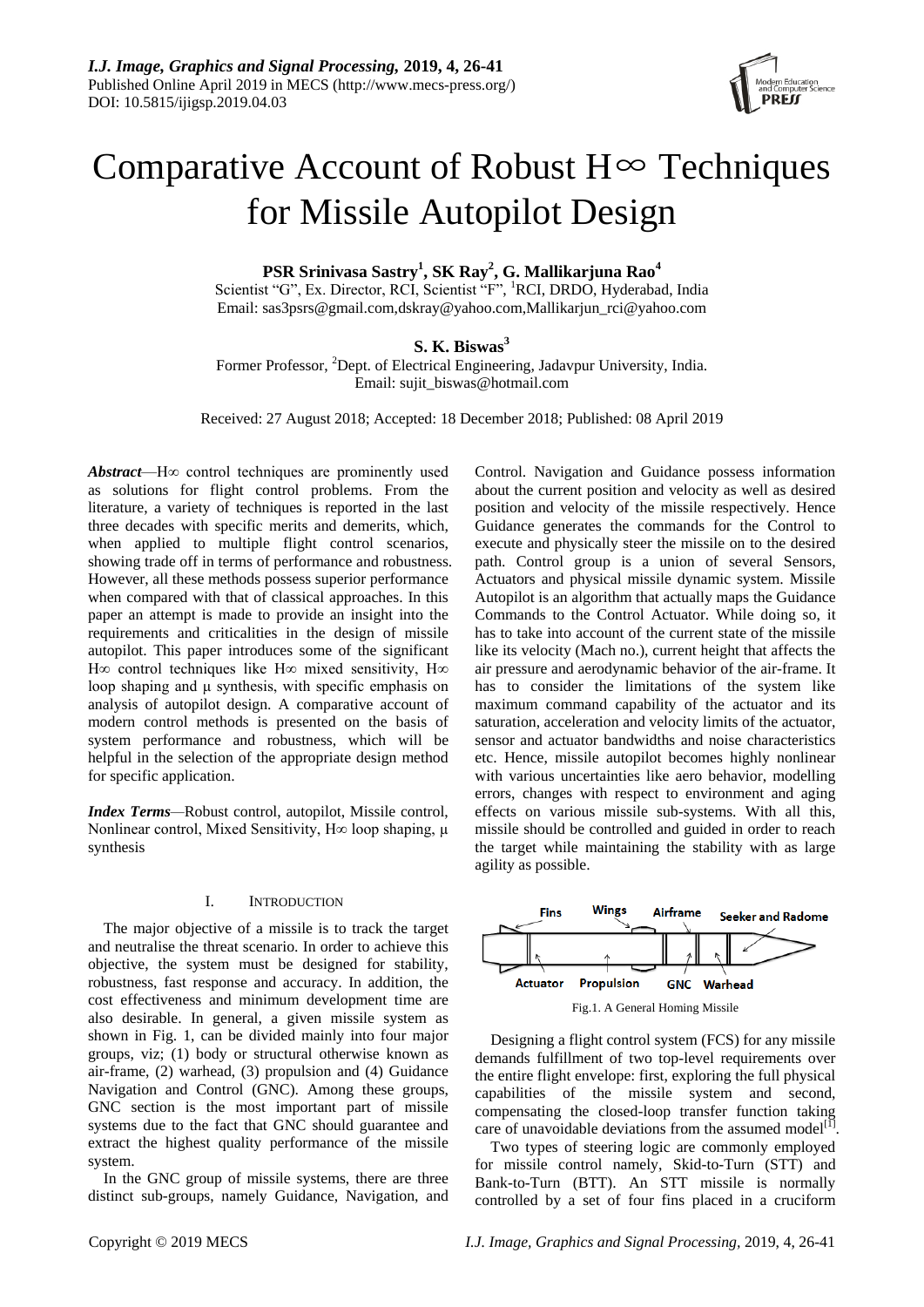pattern around the tail of the missile. The name arises from the resulting motion when a turn is commanded. All the four fins are commanded in a mixed way to produce the desired turn of the velocity vector. At the beginning of a turn, the tail fins force the tail in the direction opposite to the desired direction of the nose of the missile which in turn causes the 'skidding' motion where maneuvers are performed by commanding the changes in angle of attack and/or sideslip angle while maintaining zero roll rate. STT scheme is used when there is no preferred plane in which maximum lift can be generated. A BTT missile performs a maneuver by simultaneously rolling to the preferred plane of maximum lift and pitching with side slip regulated to zero such as in air-craft co-ordinated turns.

The important issues in the application of the control theory to the missile systems originate from the complexity of missile system itself. The missile system has to operate in a challenging environment due to (1) the speed of missile which is very high, (2) the system model is a six degree of freedom nonlinear equation with complex dynamic cross-couplings, (3) it operates in an extreme wide range of operational environment i.e., from humid tropical climate to the freezing North Pole region. These operating environments make missile control system design more challenging and complex in nature. Some of the important issues which complicate the missile autopilot design process are presented below.

- Nonlinear Parameter-dependent Dynamics: The complete rigid-body dynamics of the missile are highly nonlinear, with large coupling terms between the longitudinal and lateral dynamics. BTT Autopilot design gets more complicated than for an STT one, due to the dynamic coupling that occurs during roll maneuvers at high angle of attacks. Additionally, substantial variation occurs in the forces and moments generated by the missile body and control surfaces depending on the missile states.
- Nonlinear Parameter-dependent Dynamics: The complete rigid-body dynamics of the missile are highly nonlinear, with large coupling terms between the longitudinal and lateral dynamics. BTT Autopilot design gets more complicated than for an STT, due to the dynamic coupling that occurs during roll maneuvers at high angle of attacks. Additionally, substantial variation occurs in the forces and moments generated by the missile body and control surfaces depending on the missile states.
- Uncontrollable States: The key states that must be controlled to execute desired maneuvers depend on other states, such as missile speed, altitude, and pitch angle, which are not directly controlled. The controller must be robust enough to take care of the effects of variations in these states.
- Uncertain Aerodynamic Coefficients: Aerodynamic coefficients are inherently uncertain with typical errors of up to 20%, with larger errors

in cases of extreme flight conditions or where only sparse data is available.

- Measurement Noise: As in all control problems, the states cannot be measured perfectly. In this case executing maneuvers accentuates the effects of sensor noise on the system.
- Unmodelled dynamics: A tactical missile is long and slender resulting in significant flexural dynamics. Specifically body-bending mode dynamics due to structural flexibility is difficult to model completely. Although a missile air-frame is designed to keep the body-bending modes at as high a frequency as possible, the first few modes are usually low enough demanding special attention to be paid. Accelerations due to bodybending dynamics are sensed by the inertial sensors as inertial accelerations, causing parasitic feedback effects that can destabilize the missile leading to so called control-structure interaction. Therefore, the rigid-body controller must have necessary attenuation at the frequencies of the bending modes to prevent excitation of the flexure dynamics.
- Actuator Saturation: Limited control authority will be available due to saturation of actuator deflection, deflection rate and deflection acceleration. Actuator saturation is a critical issue in a tactical missile autopilot design, since the guidance law will most likely command extremely large accelerations in the end-game of intercept mission. The controller has to be designed with the actuator limits in mind which otherwise would lead to actuator saturation related instability.
- Extreme Accelerations: The guidance law is likely to command maneuvers which exceed the capability of the airframe during the End-game. As there is no time to recover from any acceleration error at this stage, rapid and accurate tracking of commands approaching the limits achievable by the airframe is desired in this phase of missile flight.

Rest of the paper is divided into six sections. Section II provides brief historical background spanning from 1930 to 2010, Section III emphasizes on comparison between classical and modern approaches. Section IV discusses briefly various modern control methods that are in vogue. Section V provides description of important Robust H∞ Autopilot Design Techniques. Section VI lists the details of the recent trends from 2011 onwards while Section VII concludes the entire paper.

# II. HISTORICAL BACKGROUND

In the early classical control system design, the wellknown systematic techniques like Nyquist, Nichols and Bode design procedures are developed during 1930s and 1940s respectively. These methods were primarily useful and provide lot of insight into time and frequency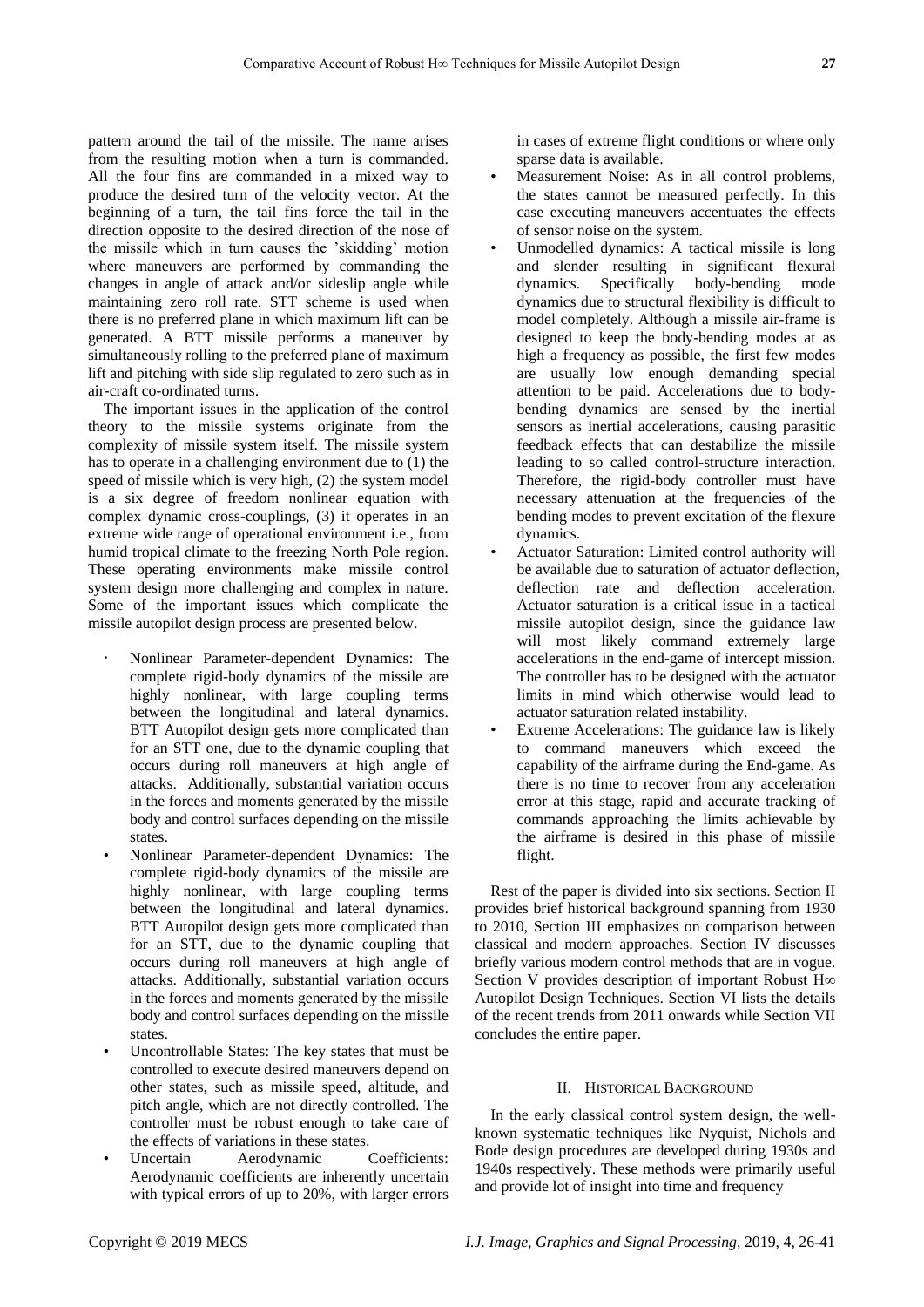behavior of single input single output systems. These techniques led to the creation of first generation of automatic feedback control system design. In the years 1960 and later, the limitations of classical control techniques have been addressed and solutions are identified with the theory of optimal control, which further led to the development of multivariable control  $design<sup>[2]</sup>$ 

The H∞ techniques are proposed by Zames during the 1980's [3] and these techniques took care of uncertainty in the models during design process. This can be equivalently represented in the form of either multiplicative or additive uncertainties suiting the specific problem at hand. The gain from the Small Gain theorem is that it minimizes the perturbed system's H∞ norm and therefore, maximizes the unstructured uncertainty that the system can tolerate while guaranteeing the stability of the closed loop system. H $\infty$ methods synthesize controllers that are inherently robust as they compensate for the worst case uncertainty while they are exposed to unnecessary conservatism most of the times.

The alternative development of solutions to the H∞ problem is proposed in 1990 by Green et al considering an approach based on J-spectral factorizations. In H∞ mixed sensitivity method, perturbation inputs, the inputs and the outputs to unstructured uncertainty models are shaped with the frequency dependent weights. The resulting mixed sensitivity H∞ problem minimizes the sensitivity functions while guaranteeing closed loop robust stability.

To attain the required robustness and performance, the weights will be adjusted during the design process in a repetitive manner. Chu et al<sup>[4]</sup> in the year 1986 worked on H∞ minimization problems by visualizing as general distance problem. Anderson and Moore<sup>[5]</sup> in the year 1989, explored Optimal control with Linear Quadratic Gaussian (LQG) techniques. Kasenally and Limebeer<sup>[6]</sup> in the year 1989, reported their work on problem of parametric mixed sensitivity which solves the optimal norm of H∞ problems by a non-iterative procedure. The magnitude of the co-prime factor perturbations was related to the gap metric by Georgiou and Smith in 1990 and demonstrated that the closed loop stability is a robust property of this method $^{[2]}$ .

Yue<sup>[7]</sup> reported in the year 1990 by applying one degree-of-freedom of H∞ mixed sensitivity technique for applications like helicopter problems. Lundstrom<sup>[8]</sup> and Postlethwaite<sup>[9]</sup> et al in year 1993 and 1994 presented on two degree-of-freedom controllers of H∞ mixed sensitivity formulations.

During 1990s, H∞ mixed sensitivity loop shaping procedures are widely explored with one and two degreeof-freedom controllers. Harrier by Hyde<sup>[10]</sup> in 1995 applied one degree of freedom controller with loop shaping to Advanced Short Take Off and Vertical Landing (AVSTOL) by using longitudinal axis control. Hoyle<sup>[11]</sup> et al in the year 1991 and Limebeer<sup>[12]</sup> in the year 1993 proposed loop shaping using two degree of freedom controllers. Walker<sup>[13]</sup> in the year 1996 proposed

formulation for loop shaping controller with the two degree of freedom.

Chen et. al in the year 2002 exploited the linear matrix inequality (LMI) technique to implement the H∞ guidance design considering control constraints<sup>[14]</sup>. Lim et.al in the year 2003 applied the gain scheduled autopilot for missile applications<sup>[15]</sup>. Spilios Theodoulis et. al in the year 2007 proposed a gain-scheduling controller for a missile autopilot<sup>[16]</sup>. S. N. Balakrishnan et.al in the year 2008 developed the Nonlinear H∞ Missile Longitudinal Autopilot design technique which provided an approximate solution to the Hamilton Jacobi-Bellman  $(HJB)$  equation<sup>[17]</sup>.

Further research carried out in the field of Autopilot design after 2010 is presented in Section VI in tabulated form.

# III. CLASSICAL VERSUS MODERN APPROACHES FOR AUTOPILOT DESIGN

Generally, given missile dynamics is highly coupled, unstable for high maneuvering capability, and sometimes non-minimum phase in case of tail control. The aerodynamic characteristics of the air-frame may not be accurately available which results in modelling of the system dynamics with lot of uncertainties. Autopilot design is a challenging task for this type of missile dynamics and has to ensure closed loop stability while being robust to parametric uncertainties and unmodeled dynamics.

Missile autopilot design is dominated by the usage of classical control techniques over the last few decades. Traditionally, the autopilot design approach involves the following procedural steps:

- 1) Select the operating points in the missile operating envelope and linearize the missile airframe dynamics around that point.
- 2) Decouple the control dynamics of roll, pitch and yaw of missile airframe by appropriate assumptions.
- 3) Choose a proper closed loop sensor-feedback configuration by using classical control theory for uncoupled roll, pitch and yaw dynamic channels.
- 4) Design the required compensators and compute the gains for the uncoupled roll, pitch and yaw channels to meet the desired Gain and Phase stability margins, and time response behavior like rise time, overshoot, settling time etc and attenuation of sensor noise, response to flexible modes etc.
- 5) Schedule the control gains between the operating points to take care of missile dynamics variation over the entire operating envelope.

The above approach proved to be effective in most of the cases. In<sup>[18]</sup> Arrow and Williams stated that constraints of unmodeled dynamics will be dealt better by using classical control theory techniques. However, this classical approach has some limitations due to decoupling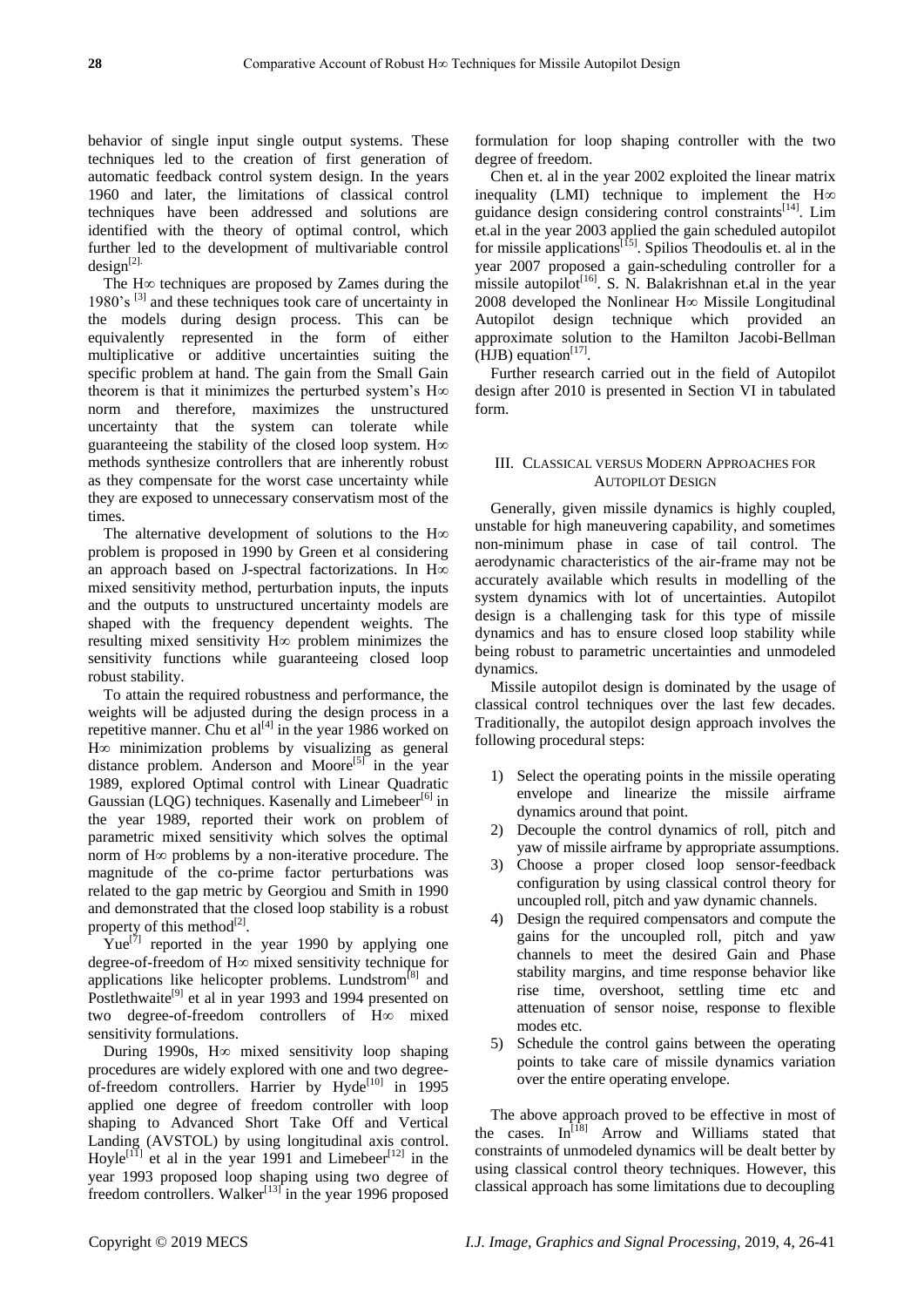aspects of the dynamics and cancellation of the cross coupling between channels leading to the design of separate autopilot each for roll, pitch and yaw control. Classical control design technique requires thorough knowledge to convert complex coupled system in to several Single Input Single Output (SISO) models with appropriate assumptions and simplifications to handle the multi input multi output (MIMO) nature of missile airframe dynamics. It needs a lot of earlier experience and exposure to effectively design the autopilot. Different designers come up with different designs for the same problem based on their experience.

Decoupling of missile airframe dynamics removes the opportunity to use the advantages of coupling paths which are beneficial in controlling the missile system. Generally in missile autopilot design with classical design technique, the designed compensators will be fixed in structure throughout operating points of the complete flight envelope and plant dynamics variation will be taken care by changing the control gains between operating points. Since the controller dynamics are fixed which compromises the autopilot's achievable performance in terms of stability margins and time response. In addition, missile autopilot design using classical control methods needs an extensive prior design experience and is generally a time consuming process to freeze the final design.

Modern control techniques for missile autopilot design are expected to work directly with multi input multi output plant dynamics and provide a simple solution with the design process. This can be achieved in lesser design cycle time. The structure and dynamics of the controller can change between the linearized operating points of flight operating envelope.  $In^{[18]}$ , authors reported that modern control approaches can perform better when compared with classical approaches in designing a control law for a highly coupled system. Nesline and  $Zarchan<sup>[19]</sup>$  reported the advantages of modern control design techniques and analysis by using classical frequency response method. The idea is to identify disturbances which are unmodeled and could result in destabilization in the modern control design methodology.

# IV. AUTOPILOT DESIGN METHODOLOGY – VARIOUS MODERN TECHNIQUES

Future missile autopilot systems design will possess the requirement of more and more agility over the complete flight envelope. The key issues in the design of next generation missile autopilot includes (a) quick response to attitude or acceleration commands, (b) assured robustness under high manoeuvrability conditions with wide range of mission operating profiles, (c) guaranteed robustness and performance against aerodynamic parameter uncertainties, thrust profile uncertainty, control surfaces effectiveness uncertainty along with missile mass and moment of inertia variation, (d) the attenuation of highly coupled and non-linear missile dynamics under high angle of attack scenario.

The development of Eigen structure assignment, Linear Quadratic Regulator (LQR) control, non-linear control, robust control, adaptive control and intelligent control methods influenced revolutionary changes in missile autopilot design. They provided the powerful control design tools to cater to the key issues mentioned above. A brief discussion is provided below.

# *Eigen Structure-Assignment Design Technique:*

This method is the multivariable expansion of a root locus technique. The multi input multi output behaviour is characterized by Eigen-vectors and Eigen-values. The stability is determined by eigen-values, furthermore the eigen-vectors characterize the shape of the response and coupling of different modes. It is mostly concerned with eigen-values and their related eigenvectors placement by feedback, to get desired system performance like closed loop damping, settling time, rise time and system decoupling parameter specifications.

## *LQR Design Technique:*

The LQR control method is a well-developed control design technique. The gains of the LQR control problem are computed simultaneously by minimizing an appropriate performance index (PI), generally a quadratic cost function integral. The design synthesis will be carried out in the time domain.  $\tilde{\text{In}}^{[20]}$ , the missile flight control system design using LQR design techniques, describing various LQR formulations for the design of lateral acceleration autopilot in single plane is reported.

# *Robust Control Design Technique:*

Robust control design techniques address various methods for multivariable autopilot design which satisfy the system performance specifications along with guaranteed stability under perturbed flight conditions or when missile is subjected to external disturbances. Several Robust control design techniques are developed and applied for missile autopilot. Research work is carried out with different ways of robustness assessment of missile autopilot design using Quantitative Feedback Theory (QFT), H∞ control,  $\mu$  synthesis, Linear Matrix Inequality (LMI) control, Normalised Co-prime Factor loop shaping H∞ control and etc. Some of these methods are briefly explained in Section V.

# *Adaptive Control Design Technique:*

Adaptive control design technique will adjust the controller gains on-line to take care of unknown parameters, changes in system dynamics along with unknown external disturbances. Adaptive control laws can be divided into two general classes namely direct and indirect. A simple example of indirect adaptive control design technique is that the autopilot design using prestored gain schedule with respect to some of flight parameters, where the gains are calculated off-line with different flight operating points to meet the autopilot specifications. Direct adaptive control design technique will update the gains of the autopilot on- the-fly directly with the help of system inputs history and tracking errors.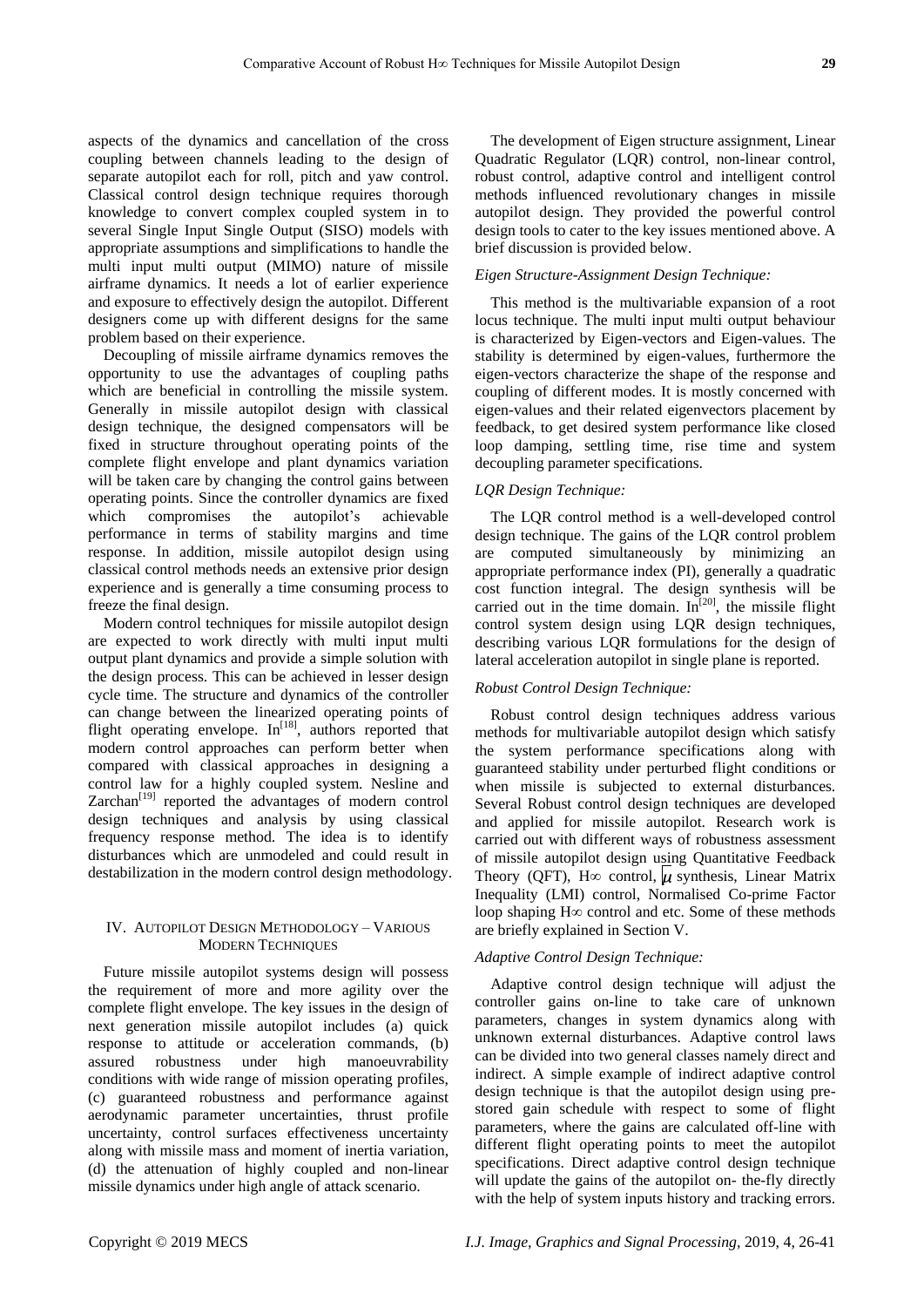#### *Intelligent control Design Technique:*

Missile autopilot design needs to tune the control parameters to get required performance. With the help of artificial neural network theory in the process of tuning, the process of control parameter adjustment can be standardized. To achieve this, we need to build the performance model with the required flying qualities. The structure of the autopilot is prefixed with the undetermined parameters. By comparing the performance of actual system with the required flying qualities, the artificial neural network is trained using training algorithms to learn the tuning rules. Hence, the parameters of the autopilot can be updated to obtain required performance.

#### V. ROBUST H∞ AUTOPILOT DESIGN TECHNIQUES

Modern robust controllers can be classified as linear and nonlinear depending on the systems for which the controllers are designed. They can also be classified into Structured and Unstructured depending on the type of uncertainty they are expected to handle. If the uncertainty is traced to the parameters of the system and hence to the coefficients of the Transfer Function of the Plant, then a diagonal uncertainty block is pulled out of the plant to represent Structured Uncertainty. The variation in the frequency response can be obtained by experimentation or by other means and can be represented as a percentage change over a nominal model. Then, it can be expressed as additive or multiplicative uncertainty which is represented as an Unstructured Uncertainty.

The singular values  $\sigma_i$ , represent the gains that the given system applies in a given direction of multivariable input signals. The maximum or supremum singular value  $\overline{\sigma}$ , is the maximum gain in all the input directions that occur in a given plant and is given by the  $H<sup>\infty</sup>$  norm of the system. The smaller it is the better in terms of robustness of the plant. H∞ controller minimises the maximum singular value taken over all frequencies in order to provide stability in the presence of maximum variations in the plant response due to uncertainties and this is called Robust Stability. By utilising the structure in the uncertainty, Structured Singular Value (SSV)  $\mu$ , is obtained for a given uncertainty structure which is smaller than or equal to H∞ norm and hence the synthesized controllers provide better robust stability and this method is called µ-synthesis. The following description briefly explains some of the commonly used important H∞ based Robust Control methods which would help the reader to understand in a better way.

# *1) H∞ Design*

The objective here is to find an H∞ Optimal, output controller for the interconnection shown in Fig. 2, which depicts the generalized plant **P** and the controller **K**. The exogenous outputs are **z** and **w** are the exogenous inputs. The Sensor measurement outputs are **y** and **u** are the control inputs to the Actuators. The **w** inputs comprise of

reference signals, disturbances, noise or outputs of uncertainty models as perturbations. The **z** outputs maybe the inputs to uncertainty models, errors or cost functions which are to be minimized to meet certain performance requirements.



Fig.2. Standard H∞ problem

Then, the open loop system P of Figure 2 is

$$
\begin{bmatrix} z \\ y \end{bmatrix} = \frac{P_{11}}{P_{21}} \frac{P_{12}}{P_{22}} \begin{bmatrix} w \\ u \end{bmatrix} = P \begin{bmatrix} w \\ u \end{bmatrix}
$$
 (1)

The Transfer Function from w to z can be written as

$$
T_{zw} = P_{11} + P_{12}K(I - P_{22}K)^{-1}P_{21}
$$
 (2)

It is also called the Lower Linear Fractional Transformation (LLFT). It is written as  $F_1(P, K)$ . The standard H∞ optimization problem is to obtain a proper and stabilising controller **K** that minimizes the supremum singular value of  $T_{zw}$  over all frequencies. The minimum closed loop norm of  $T_{zw}$  of all stabilising controllers **K** is denoted by  $\gamma_{\text{opt}}$ ,

$$
\gamma_{opt} = \frac{\min}{stab.K} \|T_{ZW}\|_{\infty}
$$
 (3)

Where

$$
||T_{ZW}||_{\infty} = \frac{\sup}{0 < w < \infty} \sigma(T_{ZW}(jw))
$$
 (4)

A stabilising controller achieving  $y_{\text{opt}}$  is said to be Optimal Controller. A Sub Optimal stabilising Controller achieves y greater than  $y_{\text{opt}}$ .

# *2) H∞ Mixed Sensitivity Design*

## *A. One Degree of freedom Controller*

Fig. 3 shows a closed loop feedback system with reference signal **w**, error **y**, control signal u, output disturbance **d** and output **z** with the Plant **G**. It can be shown that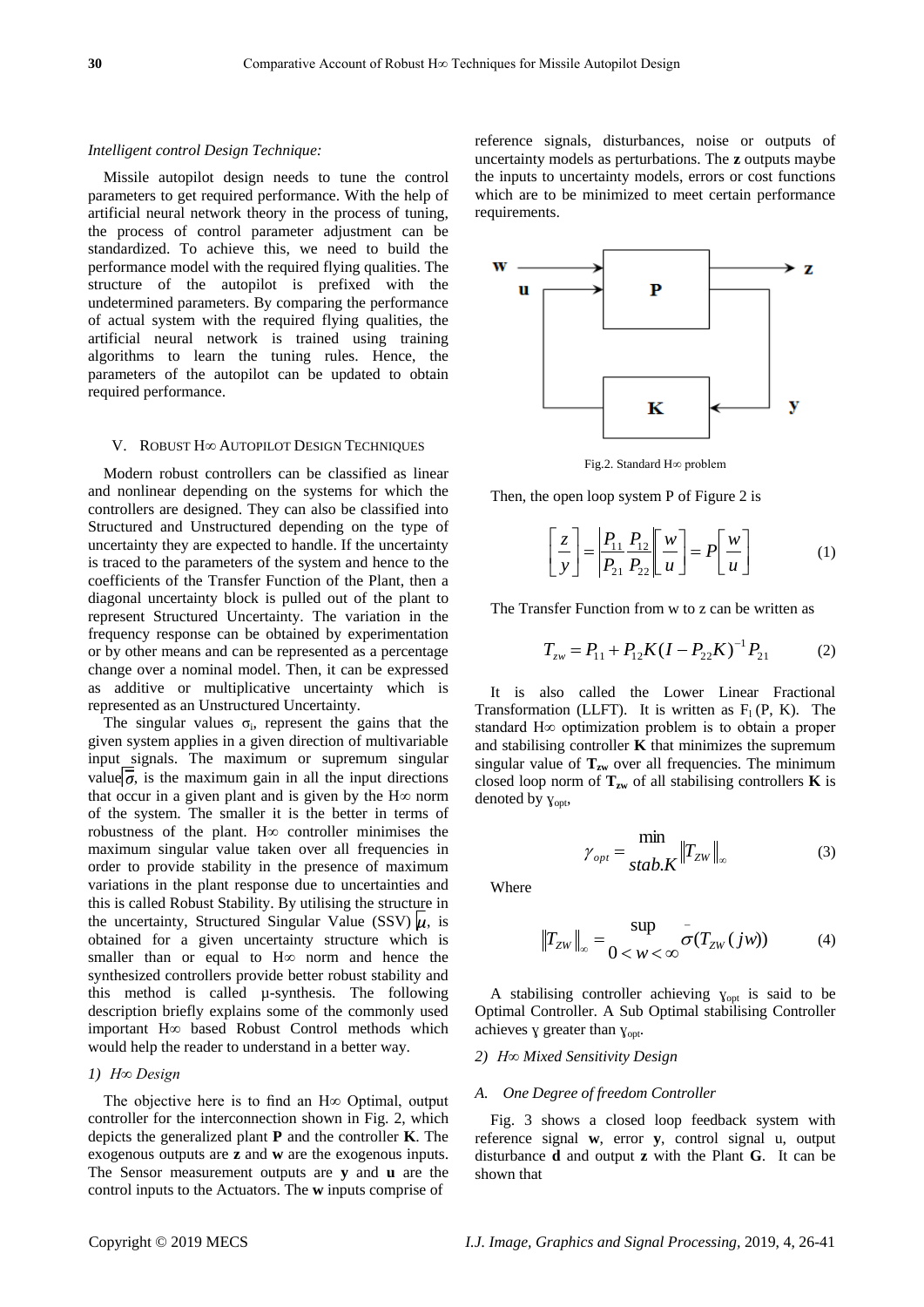$$
y = (1 + GK)^{-1}(w - d)
$$
  
\n
$$
z = (1 + GK)^{-1}(d + GKw)
$$
 (5)

Output sensitivity  $S_0$ , is defined as

$$
S_0 = (1 + GK)^{-1}
$$
 (6)



Fig.3. One degree of freedom Controller

Smaller singular values of  $S_0$  (larger singular values of K) result in smaller tracking errors and provide good disturbance rejection. This will be required up to the bandwidth frequency.

$$
\frac{U}{W} = K(I + GK)^{-1} = KS_0 = (I + KG)^{-1} K = S_i k \tag{7}
$$

$$
S_i = (1 + KG)^{-1}
$$
 (8)

Where,  $S_i$  is defined as input sensitivity. To be robust and to limit the control effort  $\bf{u}$ ,  $\bf{K}S_0$  should have smaller singular values at high frequencies where the model uncertainties and sensor noise are high. To meet both low and high frequency requirements on **K**, the design can incorporate frequency dependent weights as given in the Figure 4.



Fig.4. Controller with Frequency dependent weights  $W_1$  and  $W_2$ 

The H∞ Mixed Sensitivity Optimal control problem is to obtain a stabilizing **K** such that

$$
\left\|T_{ZW}\right\|_{\infty} = \left\|\frac{W_1 S_0}{W_2 S_0}\right| < \gamma
$$
\n(9)

Where,  $W_1$  and  $W_2$  normally will determine the performance and robustness properties respectively.  $W_1$ and W<sup>2</sup> possess low pass and high pass filter characteristics respectively to meet the design goals.

## *B. Two Degree of Freedom Controller*



Fig.5. Two degree of freedom Controller

Fig. 5 shows the closed loop diagram of two degree of freedom controller, where the Controller K is divided in to two parts,  $\mathbf{K}_1$  and  $\mathbf{K}_2$  acting on reference inputs  $\mathbf{W}_1$  which is equal to  $y_1$  and feed-back signals  $y_2$  respectively and independently. The control input  $\bf{u}$  is a combination of  $\bf{K}_1$ and  $\mathbf{K}_2$  as  $\mathbf{K} = [\mathbf{K}_1 \ \mathbf{K}_2]$  given below.

$$
u = (K_1 K_2)(\frac{y_1}{y_2})
$$
 (10)

 $y = (1 + GK)^{-1}$  (a)  $y = (1 + GK)^{-1}$  (b)  $y = 2$  (b)  $y = K(1 - GK)^{-1}$  (b)  $y = K(1 - GK)^{-1}$  (b)  $y = K(1 - GK)^{-1}$  (b)  $y = K(1 - GK)^{-1}$  (b)  $y = K(1 - GK)^{-1}$  (b)  $y = K(1 - GK)^{-1}$  (b)  $y = K(1 - GK)^{-1}$  (b)  $y = K(1 - GK)^{-1}$  (b)  $y = K(1 - GK)^{-1}$  (b)  $y =$  $K_1$  and  $K_2$  can be understood to be pre-filter and feedback controller respectively. **M** is the reference model whose output should be followed by the Plant. The Deviation from the desired output from **M** and the output of the actual Plant is weighted by  $W_1$  to form the exogenous output  $\mathbf{Z}_1$ , which will be minimised by the design procedure as in the earlier schemes. In a two-step design,  $K_2$  can be first synthesized first to meet the robust stability against the disturbances and uncertainties and **K<sup>1</sup>** later to meet the performance requirements.  $\mathbf{K}_1$  and  $\mathbf{K}_2$ can be synthesised in one step resulting in a low order controller while two step method provides a better flexibility in design.

It can be shown that the closed loop transfer function is

$$
T_{ZW} = \begin{vmatrix} W_1(S_0GK_1 - M) & W_1S_0 \\ W_2S_iK_1 & W_2K_2S_0 \end{vmatrix}
$$
 (11)

Where input and output sensitivities are  $S_0 = (1 + GK)^{-1}$  and  $S_i = (1 + KG)^{-1}$ . The weighted functions to be minimised are the Deviation of the actual output from the desired output, Output Sensitivity and Control effort to Reference signals and Outputs.

## *3) H∞ Loop-shaping Design*

This design methodology was proposed by McFarlane and Glover.

The Transfer function of the closed loop system shown in Fig. 6 is

$$
\begin{pmatrix} e_1 \\ e_2 \end{pmatrix} = \begin{pmatrix} KSG & KS \\ SG & S \end{pmatrix} \begin{pmatrix} w_1 \\ w_2 \end{pmatrix}
$$
 (12)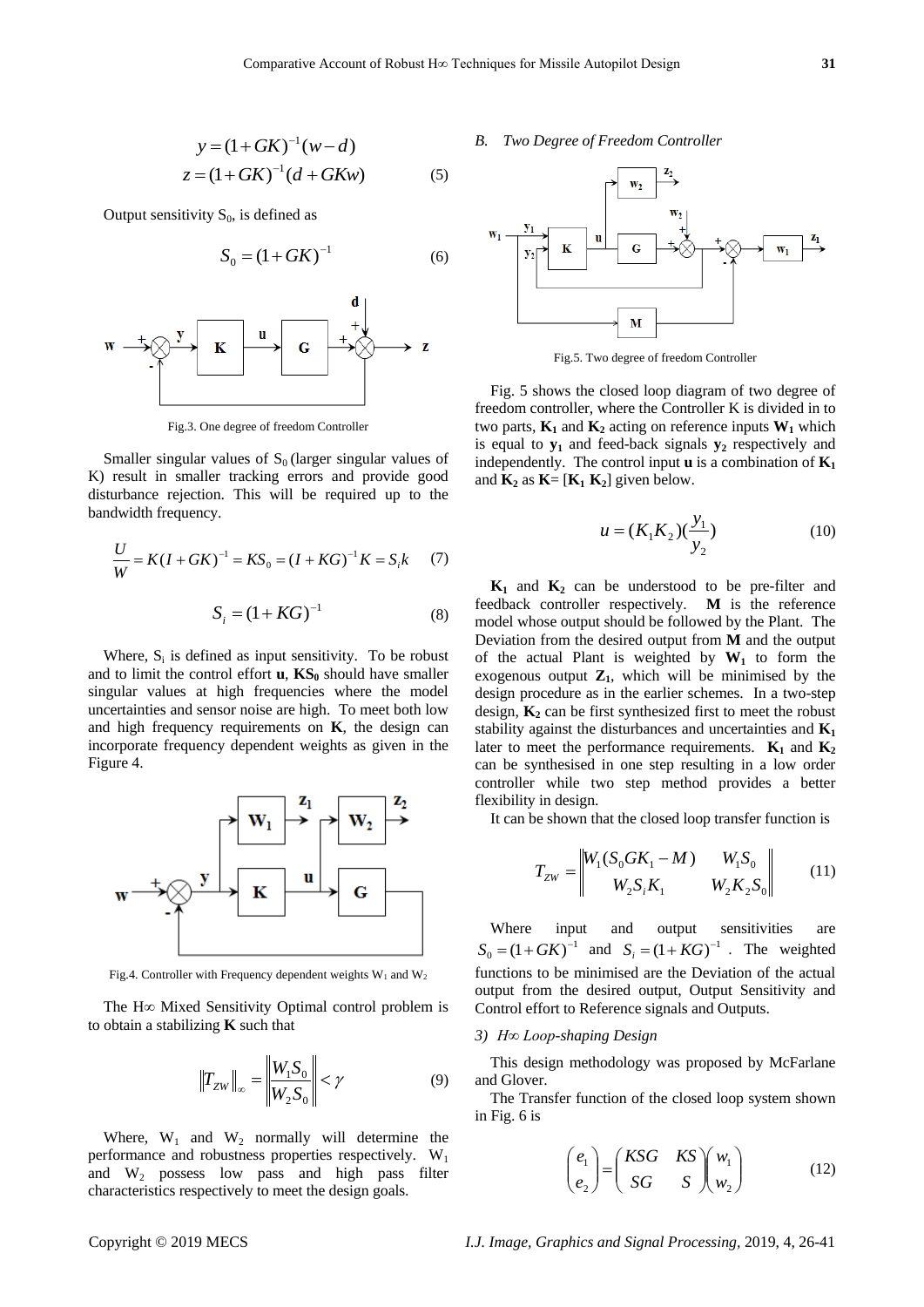

Fig.6. H∞ problem with two inputs and two outputs

Where, sensitivity  $S(s) = (1 + G(s)K(s))^{-1}$ . For a given  $y > 0$ , the problem is to find a stabilizing controller K such that,

$$
\begin{vmatrix} KSG & KS \\ SG & S \end{vmatrix}_{\infty} < \gamma
$$
 (13)

The minimum value of  $\gamma$ ,  $\gamma$ <sub>min</sub> can be a priori computed as

$$
\gamma > \gamma_{\min} = (1 + \frac{\sup_{i} \lambda_{i}(YX)^{\frac{1}{2}})}{i} \tag{14}
$$

Where **X** and **Y** are solutions of two Ricatti Equations obtained from a given  $G = [A, B, C]$  as

$$
AT X + XA - XBBT X + CT C = 0X \ge C \quad (15)
$$
  
 
$$
AY + YAT - YCT CY + -BBT = 0Y \ge 0
$$

Such a controller **K** can be obtained as

$$
K(s) = -\gamma^2 B^T X (sI - A + BB^T X - \gamma^2 Z Y C^T C)^{-1} Z Y C^T
$$
\n(16)

Where

$$
Z = (1 - \gamma^2)I_n + YX^{-1}
$$
 (17)

Let  $G(S) = M(S)^{-1} N(S)$  be the normalized coprime factored representation where  $\tilde{M}(S)$ ,  $\tilde{N}(S)$  are proper and stable transfer functions. Let  $P_{\varepsilon}$  be a family of perturbed plants such that  $(M+\Delta)$ <sup>-1</sup> $(M+\Delta)$  $P_{\epsilon} = \left\{ M + \Delta_{\tilde{M}} \right\}^{-1} (N + \Delta_{\tilde{N}})$  $P_{\epsilon} = \left\{ \tilde{M} + \Delta_{\tilde{M}} \right\}^{-1} (\tilde{N} + \Delta_{\tilde{N}})$  with  $\left\| \Delta_{\tilde{M}} \Delta_{\tilde{N}} \right\|_{\infty} < \epsilon$  $_{\tilde{M}}\Delta_{\tilde{N}}\Big\|_{\infty}\leq\epsilon$  The Robust Stabilization problem is to find largest  $\varepsilon$ , i.e.,  $\varepsilon_{\text{max}}$ , such that all plants in  $P_{\varepsilon}$  can be stabilized by the same controller K. It is established that  $\varepsilon_{\text{max}}$  is the inverse of  $\gamma_{\text{min}}$ . This is the trade-off relation between performance and robustness.

In order to perform tuning, loop shaping is carried out prior to solving for the above. For this, G is replaced by  $G_a = W_2GW_1$  as shown in Fig. 7a.

 $W_1$  and  $W_2$  are pre and post compensators designed as per the known procedures in classical control. Integral action and high frequency roll-off can be introduced with these compensators. Now the controller K is obtained for the compensated plant i.e.,  $G_a$  by solving the H∞ problem as given below.

$$
\begin{vmatrix} KS_a G_a & KS_a \\ S_a G_a & S_a \end{vmatrix} \sim \gamma
$$
 (18)



Fig.7. a) Compensated Plant b) Final Controller

Where

$$
S_a(s) = (1 + G_a(s)K(s))^{-1}
$$
 (19)

Once K is obtained, the final controller  $K_f$  to be implemented will absorb  $W_1$  and  $W_2$ , i.e.,  $K_f = W_1 GW_2$ , as shown in Figure 7b.

# *4) μ-Synthesis design :*

It is a multivariable robust design technique combining H∞ control and structured singular value (SSV) or μ analysis. The μ-Synthesis design takes care of the measurement noise, disturbances and model uncertainties into account. The uncertainties are pulled out and arranged in a feedback loop form as shown in Figure 8a. The design goal is to find a stabilising controller K that minimizes the H∞ norm from **d** to **e**, robustly stabilizes the plant and keeps **e** within limits specified i.e., the performance against all perturbations given by  $\Delta$ . The procedure starts by recasting the problem in to standard H∞ problem by clubbing **w**, **d** and **z**, **e** together into **w** and **z** respectively and ignoring  $\Delta$  for the time being, as given in Figure 1 which is reproduced in Fig. 8b.



Fig.8. a) General Robust control problem b) Synthesis Framework c) Analysis Framework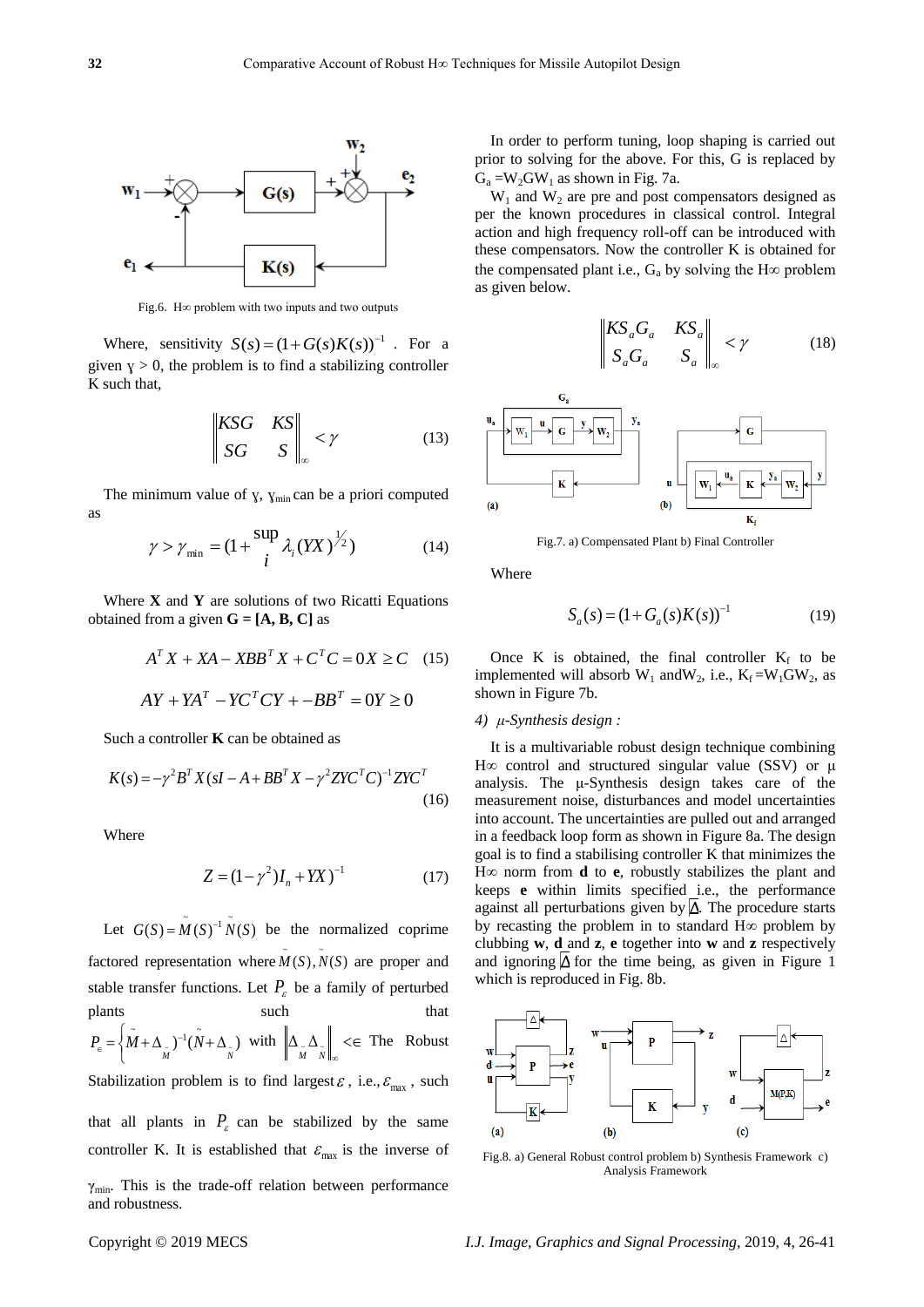Once the Controller **K** is synthesized, the closed loop system is represented in an  $(M, \Delta)$  structure as shown in Fig. 8c, with **M** partitioned as

$$
M = \begin{bmatrix} M_{11} & M_{21} \\ M_{12} & M_{22} \end{bmatrix}
$$
 (20)

The transfer function from **d** to **e** can be expressed as the Upper Linear Fractional Transformation (ULFT), **F<sup>u</sup>**  $(M; \Delta)$ .

$$
e = F_u(M, \Delta)d \tag{21}
$$

Where

$$
F_u = M_{22} + M_{21} \Delta (I - M_{11} \Delta)^{-1} M_{12}
$$
 (22)

With no uncertainties  $(∆=0)$ , the Nominal Stability (NS) can be checked using the poles of the closed loop system **M**. When **d** and **e** are normalised to unity in the plant **P**, the Nominal Performance (NP), i.e., with  $\Delta = 0$ , is satisfied if and only if the following is true.

$$
||M_{22}||_{\infty} = \frac{\sup}{w} \sigma(M_{22}(jw)) \le 1
$$
 (23)

Robust Stability (RS) is satisfied if the closed loop remains stable for all uncertainties in the perturbation set ∆. When the uncertainties have no structure but bounded i.e.  $\overline{\sigma} \leq 1$ , the Robust Stability Unstructured (RSU) is satisfied if and only if the following is satisfied.

$$
\left\|M_{11}\right\|_{\infty} = \frac{\sup}{w} \sigma(M_{11}(jw)) \le 1 \quad , \sigma(\Delta) \le 1 \quad (24)
$$

When the uncertainties exhibit some structure, the above Robust stability estimate is conservative and the Structured Singular Value μ reduces this conservatism. The structure in the uncertainty can be represented by the set  $\Delta$ , comprising of block diagonal complex valued perturbation as given below.

$$
\Delta = diag[\delta_1 I_m, \delta_2, \Delta_3] : \delta_1 \delta_2 \in C \text{ and } \Delta_3 \in C^{n \times m} \quad (25)
$$

B $\Delta$  is bounded subset of  $\Delta$  such that B $\Delta = \Delta \in$ - $\overline{a}$  $\Delta$ :  $\sigma(\Delta)$   $\leq$  1 Then the Structured Singular Value  $\mu$  of M (jw) with respect to the block structure  $\Delta$  is defined as  $\overline{\phantom{0}}$ given below.

$$
\mu(M(j\omega)) = \begin{cases}\n\frac{1}{\min} : \det(I + M(j\omega)\Delta = 0) & (26) \\
\frac{1}{\min} & \det(I + M(j\omega) \neq 0) \\
\Delta \varepsilon \frac{\Delta}{\cap} & (26) \\
\end{cases}
$$

Here  $\mu$  is the inverse of smallest perturbation of  $\Delta$  that destabilizes M and hence, μ is a measure of robustness of the closed loop system against the structured perturbations. The supremum of μ over the frequency indicates the amount of uncertainty the system can tolerate before becoming unstable.

The μ cannot be computed easily with the above equation as it is not globally convex. However, useful limits on  $\mu$  can be found for a given  $\Delta$ , as shown below.

$$
\rho(M(j\omega)) \le \mu(M(j\omega)) \le \sigma(M(j\omega)) \tag{27}
$$

-

Where  $\rho(M(j\omega))$  is the Spectral radius of  $M(j\omega)$ . The bounds above are not tight and hence not useful. To produce tighter bounds, two transformation matrices U and D for a given  $\Delta$ , are defined belonging to the sets U and D respectively and have the same structure as  $\Delta$ . U is ÷ unitary  $(U^*U = I)$  and D is invertible. Then the following is true.

$$
\sigma(\Delta U) = \sigma(U\Delta), \quad \Delta \in \Delta \tag{28}
$$

$$
D\Delta D^{-1} = \Delta, \qquad D \in D \tag{29}
$$

Then the tighter bounds on can be

$$
\sup_{U \in U} \rho(M(j\omega)) \le \mu(M(j\omega)) \le \inf_{D \in D} \sigma(DM(j\omega))D^{-1} \quad (30)
$$

The upper bound is of interest and can be found as the optimisation problem is convex and hence upper bound close to μ can be obtained in most cases, and will be used in determining the stability.



Fig.9. Robust Performance Evaluation using Robust Stability Test for Structured Perturbations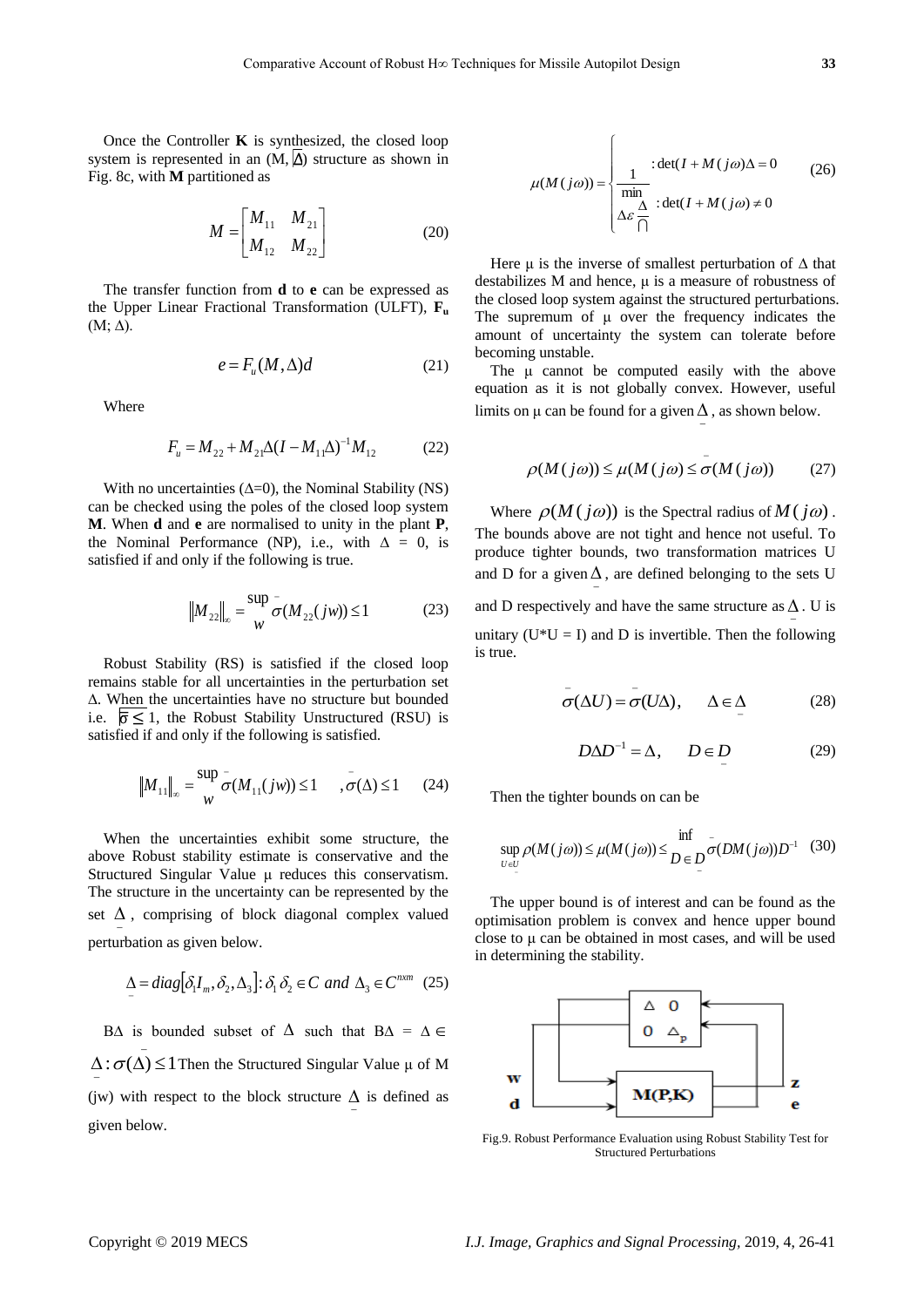The Robust Stability for Structured perturbations (RSS) is then stated as

$$
F_U(M,\Delta) \qquad stable \ for \ all \ \Delta \in B \Delta \tag{31}
$$

If

$$
\sup_{\omega} \inf_{D \in D} \frac{1}{\sigma(D(\omega))M_{11}(j\omega)D(\omega)^{-1}} \le 1 \tag{32}
$$

Robust Performance for the structured perturbations (RPS) is the capability of the closed loop system to meet the performance requirements against all  $\Delta$  in set the  $\Delta$ .  $\overline{\phantom{0}}$ RPS can be evaluated using RSS conditions by augmenting the  $\Delta$  block with  $\Delta_p$  as shown in the Fig. 9. The augmented  $\Delta$ ,  $\Delta$  = diag [ $\Delta$ ,  $\Delta$ <sub>*p*</sub>], which is used for ~ testing RPS and then RPS is stated as

$$
F_{11}(M,\Delta)
$$
 stable and  $||F_{11}(M,\Delta)||_{\infty} \le 1, \forall \Delta \in B\tilde{\Delta}$  (33)

If

$$
\sup_{\omega} \inf_{D \in D} \frac{1}{\sigma(D(\omega))M} (j\omega)D(\omega)^{-1} \le 1
$$
 (34)

Ultimately any controller design should satisfy Robust Performance requirements and hence the condition for RPS should be the checked against all controllers **K** and choose the one that minimizes μ. The **M(P,K)** used above is the LLFT i.e.,  $F_1(P;K)$ . Hence, the  $\mu$  - synthesis is an optimization problem in two variables **K** and **D** that solves the following iteratively.

$$
\min_{K\,D} \left\| DF_i(P, K)D^{-1} \right\|_{\infty} \tag{35}
$$

This is carried out until the following condition is achieved.

$$
\left\| DF_{l}(P,K)D^{-1} \right\|_{\infty} \leq 1
$$
 (36)

For a given D, the H∞ control problem gives a controller **K** as a solution. For a fixed controller **K**, an optimal D-Scale can be computed and the above condition is checked. If it is not met, K is found for the new D-Scale and this process can be iterated until the H∞ norm above is close to its  $\mu$  value. This is known as DK Iteration procedure. The optimization problem is convex when one variable is fixed. However, this process does not guarantee convergence to the global optimal values of K and D.

If the above condition is not met at all, then some specifications on either performance or on stability should be relaxed as they are unrealizable or too tight.

The Fig. 10 and 11 given below show the Scopus analysis of the number of papers published using both H∞ techniques in general and H∞ techniques for Autopilot design for missiles respectively. As seen in the figures, the Growth in the research work using H∞ techniques for general applications as well as for missile applications is almost exponential. Fig. 12 gives the number of papers published using different techniques against the period as shown. The H∞ Optimization method seems to be the most popular method and is applied for a large number of problems for all periods of time. The other methods have been applied in varying proportion in different time periods. The Table given in the next section shows the important research work carried out in this field, the results presented by the authors of the research work along with the comments from the authors of this paper.



Fig.10. H∞ techniques applied for different applications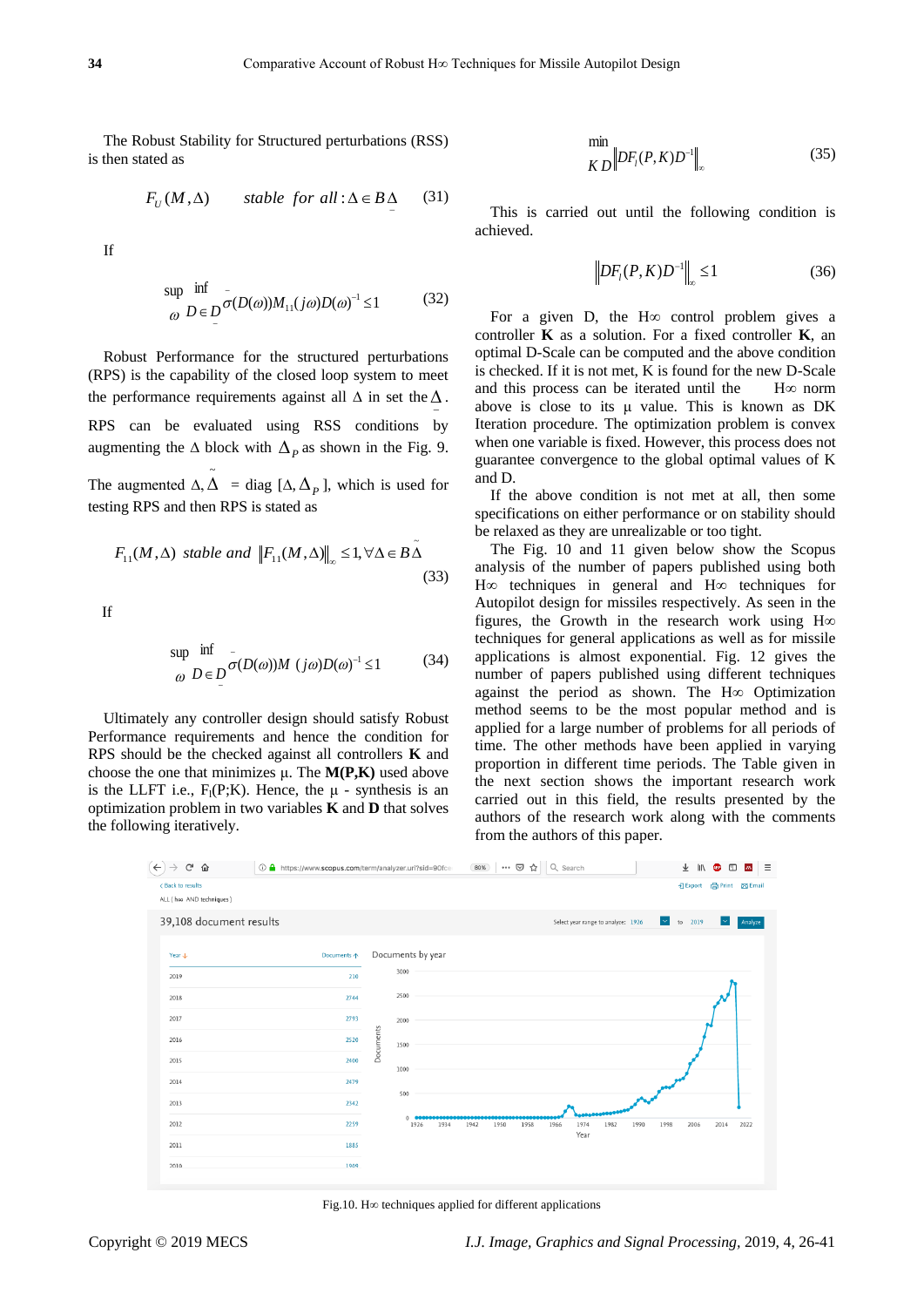

Fig.11. H∞ techniques applied for missile autopilot design



Fig.12. Trend of the No. of papers published using different Techniques



The following Table 1 provides the latest research in the area of Autopilot design for missile applications using different modern H∞ Robust Control methods. Along with the methods used, Results reported by the authors followed by remarks are included in the Table 1.

| S1 | <b>Title of Article</b>            | Method used                                        | Result reported by the authors                                    | Remarks by the author of this                            |
|----|------------------------------------|----------------------------------------------------|-------------------------------------------------------------------|----------------------------------------------------------|
| No |                                    |                                                    |                                                                   | paper                                                    |
| 1  | On decoupled or coupled            | In $[21]$ , this work, LQR and                     | From the observed simulation                                      | Authors observed that with the use                       |
|    | control of bank-toturn missiles    | a better $H\infty$<br>controller<br>method is used | results, authors showed that the                                  | of some special parameters for the<br>controller,<br>the |
|    |                                    |                                                    | decoupled controller is having<br>less performance<br>than<br>the | decoupled<br>performance improved.                       |
|    |                                    |                                                    | tracking effect of a coupled                                      |                                                          |
|    |                                    |                                                    | controller.                                                       |                                                          |
| 2  | Fault-Tolerant Sampled- Data       | In this work, mixed Hoo                            | It is observed<br>that systems                                    | Sufficient<br>conditions<br>LMI                          |
|    | and Passivity<br>Mixed $H\infty$   | and passivity conditions                           | with<br>accompanied<br>actuator                                   | stability<br>derived.<br>ensuring<br>are                 |
|    | Control of Stochastic Systems      | are used.                                          | failures<br>stabilized<br>are<br>by                               | Method to adapt control gain                             |
|    | and It Application <sup>[22]</sup> |                                                    | designing the reliable sampled                                    | matrix is provided when actuator                         |
|    |                                    |                                                    | data controllers.                                                 | fails to achieve fault tolerance                         |
| 3  | Robust H∞ Autopilot Design         | $H\infty$ loop shaping method is                   | It is observed that by applying the                               | The nonlinear autopilot controller                       |
|    | for Agile Missile with Time-       | used.                                              | satisfactory tracking, autopilots                                 | based on back stepping shown less                        |
|    | Varying Parameters <sup>[23]</sup> |                                                    | shown<br>robustness<br>have<br><sub>on</sub>                      | performance than the proposed                            |
|    |                                    |                                                    | different parameter variations.                                   | pitch based autopilot controller                         |
|    |                                    |                                                    |                                                                   | Satisfactory<br>design.<br>tracking                      |
|    |                                    |                                                    |                                                                   | performance as well as robustness                        |
|    |                                    |                                                    |                                                                   | over complete flight envelope is                         |
|    |                                    |                                                    |                                                                   | observed and the proposed work                           |
|    |                                    |                                                    |                                                                   | on autopilot has a very simple                           |
|    |                                    |                                                    |                                                                   | structure, it does not take much                         |
|    |                                    |                                                    |                                                                   | time for gain scheduling activity.                       |

Table 1. Recent methods used for the autopilot design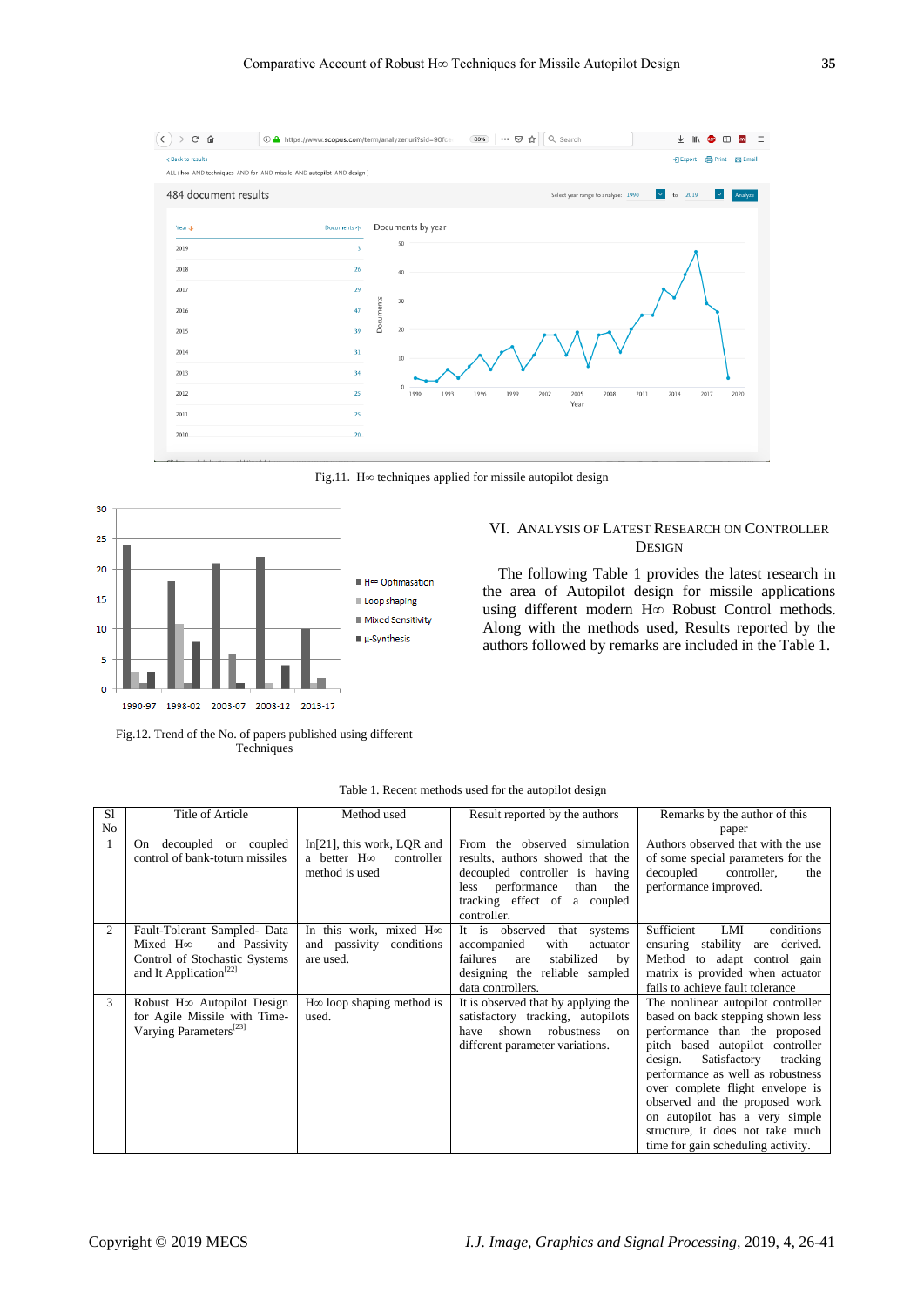| $\overline{4}$<br>5 | Pitch / Yaw Channels Control<br>Design for a 155mm Projectile<br>with Rotating Canards, using a<br>Loop-Shaping Design<br>$H\infty$<br>Procedure <sup>[24]</sup><br>Nonlinear H∞ Guidance Law | In this work, authors have<br>used the loop shaping<br>based H∞ controller design<br>method.<br>Nonlinear<br>$\rm H\infty$<br>control                                                                                                                   | The designed controller offered<br>excellent<br>reference<br>tracking<br>performance even though it is<br>very of low complexity in the<br>with<br>structure<br>decoupled<br>dynamics.<br>The interception time as well as | It is observed that stability of the<br>closed loop system is ensured,<br>performance<br>achieved<br>is<br>satisfactory in spite of good<br>amount of uncertainty on the<br>parameters used.<br>The proposed work can stabilize                                                                                                                                                                                                                                                                                          |
|---------------------|-----------------------------------------------------------------------------------------------------------------------------------------------------------------------------------------------|---------------------------------------------------------------------------------------------------------------------------------------------------------------------------------------------------------------------------------------------------------|----------------------------------------------------------------------------------------------------------------------------------------------------------------------------------------------------------------------------|--------------------------------------------------------------------------------------------------------------------------------------------------------------------------------------------------------------------------------------------------------------------------------------------------------------------------------------------------------------------------------------------------------------------------------------------------------------------------------------------------------------------------|
|                     | Design for<br>Near<br>Space<br>Interceptor based on Galerkin<br>Simultaneous Policy Update<br>Algorithm(GSPUA) <sup>[25]</sup>                                                                | approach is used.                                                                                                                                                                                                                                       | Miss distance of the proposed<br>method has shown better results<br>than the traditional method.                                                                                                                           | the guidance system and can meet<br>the<br>required<br>disturbance<br>constraints based on the proposed<br>GSPUA technique by using the<br>nonlinear H∞ controller design.                                                                                                                                                                                                                                                                                                                                               |
| 6                   | Fixed Structure H <sub>∞</sub> Control<br>for a Canard-Guided Projectile<br>Pitch/Yaw<br>Dynamics<br>Autopilot Design <sup>[26]</sup>                                                         | In this work, authors have<br>used the one degree of<br>freedom<br>based<br>$H\infty$<br>controller<br>design<br>with<br>fixed structure as well as<br>fixed order. The proposed<br>design considers the sensor<br>position in the design<br>procedure. | It is observed that with the use of<br>$\mu$ -<br>analysis<br>and<br>Monte<br>Carlo<br>techniques, robust stability has<br>been shown.                                                                                     | Authors observed that with the use<br>of weighting filters, target model<br>parameters<br>and<br>controller<br>structure, the proposed solution<br>has given the autopilot design very<br>good robustness against the<br>uncertainty and modelling errors<br>and also the proposed work<br>the<br>performance<br>optimizes<br>matching to specifications which<br>are given as function of operating<br>conditions. It is found that the<br>same satisfactory results are<br>obtained with the full order<br>controller. |
| $\tau$              | Analysis<br>Robustness<br>of<br>Feedback Linearization with<br>Robust State Estimation for a<br>Nonlinear Missile Model <sup>[27]</sup>                                                       | A robust H∞ filter is used.                                                                                                                                                                                                                             | It is observed that the proposed<br>filter performed well in all<br>simulations,<br>even with<br>the<br>presence<br>time<br>of<br>varying<br>uncertainty.                                                                  | The proposed H <sub>∞</sub> filter controller<br>design methods can be applied<br>successfully to a nonlinear,<br>uncertain system with a simple<br>feedback linearization controller.                                                                                                                                                                                                                                                                                                                                   |
| 8                   | Robust H∞<br>Decentralized<br>Fuzzy Tracking Control for<br>Bank-to-Turn Missiles <sup>[28]</sup>                                                                                             | Authors have proposed a<br>robust<br>$H\infty$<br>based<br>decentralized fuzzy model<br>which is a reference<br>tracking<br>control<br>design<br>with<br>uncertain parameters and<br>external disturbances.                                             | It is found that the simulation<br>results<br>shown<br>effectiveness<br>in<br>the<br>presence of external disturbances.                                                                                                    | The outcome of the existence of<br>the robust H1 controller design<br>based on the decentralized fuzzy<br>tracking controller is presented in<br>terms of a set of LMIs, (Linear<br>Matrix Inequalities) which solved<br>the problem very efficiently with<br>the usage of the<br>convex<br>optimization techniques.                                                                                                                                                                                                     |
| 9                   | The autopilot design of bank-<br>to-turn missile using mixed<br>sensitivity $H\infty$ optimization <sup>[29]</sup>                                                                            | LQR control approach and<br>mixed<br>sensitivity<br>$H\infty$<br>optimization is used.                                                                                                                                                                  | It is observed that the proposed<br>autopilot for BTT is very much<br>effective with the use of six<br>degree of freedom for the<br>controller design and also for the<br>target interception.                             | The inner-loop controller design<br>based on the LQR method aimed<br>at containing the system within<br>certain limits to get the satisfactory<br>performance. To deal with<br>model<br>uncertainty<br>and<br>the outer<br>disturbances,<br>loop<br>technique used mixed sensitivity<br>H∞ optimization approach.                                                                                                                                                                                                        |
| 10                  | Tracking performance analysis<br>of flight control system based<br>on H∞ theory <sup>[30]</sup>                                                                                               | H∞ control method is used.                                                                                                                                                                                                                              | Robust Tracking Performance<br>Criterion is defined. A procedure<br>to evaluate this over the entire<br>parameter space using linear<br>models.                                                                            | A procedure for Flight Control<br>Law Clearance is proposed for a<br>given uncertain parameter space.<br>A method is provided to identify<br>flyable region in this space for<br>guaranteed robust performance.                                                                                                                                                                                                                                                                                                          |
| 11                  | H <sub>∞</sub> Robust Gain- Scheduled<br>Autopilot Design for Portable<br>$Missile^{[31]}$                                                                                                    | In this work, a robust gain<br>schedule<br>based<br>$H \n\infty$<br>technique<br>has<br>been<br>proposed.                                                                                                                                               | From the experimental results, it<br>is observed that very good<br>tracking performance results are<br>found with the usage of gain<br>scheduled based H <sub>∞</sub> controller<br>design.                                | In<br>this<br>work.<br>authors<br>have<br>proposed a new robust gain-<br>scheduled control structure.                                                                                                                                                                                                                                                                                                                                                                                                                    |
| 12                  | Longitudinal Autopilot Design<br>for Agile Turn Using Mixed<br>$H2 / H\infty$ Control <sup>[32]</sup>                                                                                         | Mixed H2 / H $\infty$ based<br>control design method is<br>used for the autopilot<br>design.                                                                                                                                                            | The validation of the controller<br>proposed has shown very good<br>results based<br>on<br>numerical<br>simulations.                                                                                                       | The proposed autopilot satisfied<br>the mixed H2/ $\infty$<br>controller<br>design. Performance conditions<br>based on different multi-models<br>which have been derived by using<br>the local linearization for different<br>operating angle of attack points<br>along with usage of Mach number.                                                                                                                                                                                                                       |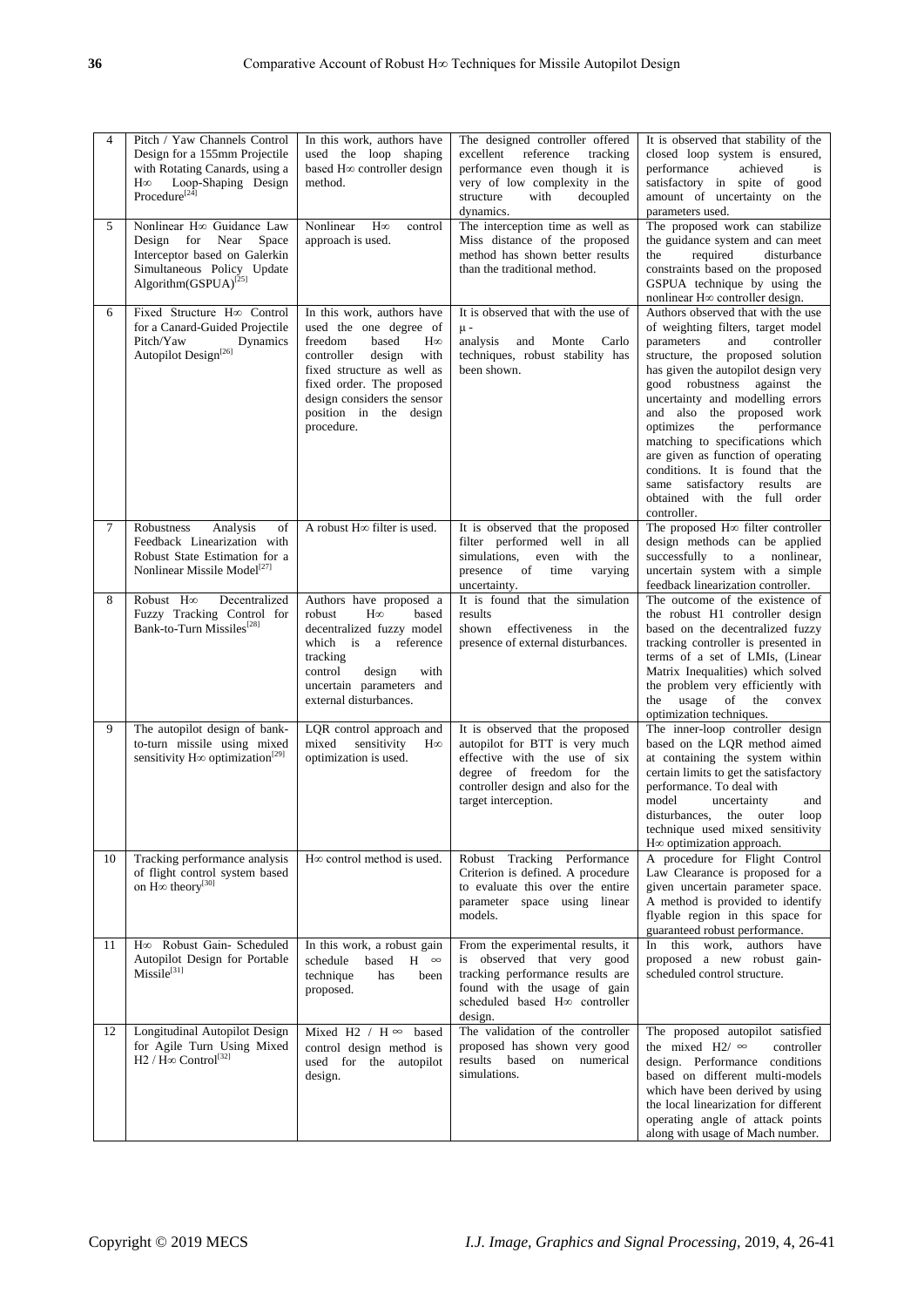| 13 | Network-Based H∞ Output<br>Tracking Control for Systems<br>with Time-Varying Bounded<br>Delay <sup>[33]</sup>                                | In this work, authors have<br>used a controller design<br>based on decentralized H<br>$\infty$ technique.                                                                                                                                                                  | It is observed that output of the<br>plant can track with high<br>precision output of the reference<br>model by using network based on<br>H1 output tracking based control.<br>It is also found that within a very<br>short time the angle of attack is<br>established with very<br>small<br>associated pitch rate. | this<br>work,<br>authors have<br>In<br>proposed LMI (I) based procedure<br>which has been<br>adopted for designing a state<br>feedback decentralized controller.<br>It has guaranteed that the closed<br>loop system tracking performance<br>with a reference of an output of<br>existing reference model well in H<br>$\infty$ sense. |
|----|----------------------------------------------------------------------------------------------------------------------------------------------|----------------------------------------------------------------------------------------------------------------------------------------------------------------------------------------------------------------------------------------------------------------------------|---------------------------------------------------------------------------------------------------------------------------------------------------------------------------------------------------------------------------------------------------------------------------------------------------------------------|----------------------------------------------------------------------------------------------------------------------------------------------------------------------------------------------------------------------------------------------------------------------------------------------------------------------------------------|
| 14 | Study on Autopilot Dynamics<br>with Robust Guidance Law<br>and<br>Terminal<br>Constraint<br>in<br>Mechanical Engineering $^{[34]}$           | $H \infty$<br>control method is<br>used.                                                                                                                                                                                                                                   | When the case is with little target<br>information.<br>the<br>proposed<br>guidance law has shown more<br>robustness in meeting<br>the<br>guidance precision and impact<br>angle.                                                                                                                                    | The proposed method can be<br>applied in the cases with high-<br>order autopilot dynamics.                                                                                                                                                                                                                                             |
| 15 | Self scheduled H $\infty$ Loop<br>Shaping control of a Missile <sup>[35]</sup>                                                               | The controller is designed<br><b>LPV</b><br>(Linear)<br>by<br>Parametrically<br>Varying)<br>Synthesis which is applied<br>to loop shaping criteria<br>based on the<br>$H \n\infty$<br>technique.                                                                           | The performance analysis as well<br>as robust stability can be first<br>verified by using the linear<br>analysis techniques, again second<br>time checking by using the<br>nonlinear simulation by taking all<br>the possible scheduled parameter<br>variations and<br>aerodynamic conditions.                      | The proposed controller design has<br>a dependence on the parameters<br>like Mach Number, altitude and<br>angle of attack. It meets the given<br>specifications on a wide range of<br>flight operating envelope.                                                                                                                       |
| 16 | Two-Degree<br>Controller<br>Design for Flexible Missile<br>Based on H-inf Interference<br>Suppression <sup>[36]</sup>                        | State space model of rigid<br>body with flexible missile<br>model in the pitch channel<br>is given. It is found that the<br>problem of standard $H \infty$<br>control is being regarded<br>as<br>a problem of interference<br>suppression.                                 | It is observed that with the<br>application of LMI theory,<br>authors have designed a 2- degree<br>of freedom $H^{\infty}$ controller. From<br>the system simulations results, it<br>is found that the 2 degree $H \infty$<br>controller has the capability of<br>restraining<br>the<br>interference<br>signals.    | this<br>work.<br>authors<br>In<br>have<br>considered the vibration and noise<br>inputs as interference signals. The<br>pitch rate, pitch angle, trajectory<br>obliquity are considered as state<br>variables. The output measurement<br>parameters are pitch rate and pitch<br>angle.                                                  |
| 17 | 2 DOF H- Infinity Loop<br>Shaping Robust Control for<br>Rocket<br>Attitude<br>Stabilization <sup>[37]</sup>                                  | In this work, the authors<br>have developed a model in<br>such a way that the pitch<br>rate control is analysed<br>which is in turn related to<br>the rocket's longitudinal<br>stability.                                                                                  | It is observed from the simulation<br>results that with the use of 2<br>degree of freedom based loop<br>shaping<br>controller,<br>the<br>longitudinal stability has been<br>improved.                                                                                                                               | The authors found that with the<br>use of 2 degree of freedom based<br>$H \infty$ loop shaping controller has<br>shown better results in terms of<br>robustness, it also reduced the<br>control effort by not degrading the<br>overall performance.                                                                                    |
| 18 | A Robust and Self- Scheduled<br>Longitudinal Flight Control<br>System: a Multi-Model and<br>Structured $H^{\infty}$ Approach <sup>[38]</sup> | The authors have shown a<br>robust<br>control<br>system<br>design<br>for a longitudinal FCS<br>Control<br>(Flight)<br>System). With the use of an<br>priori fixed control based<br>structure, the $H^{\infty}$ control<br>design<br>framework<br>is<br>thoroughly explored | From the experimental results, it<br>observed that the<br>is<br>gain<br>scheduling controller has shown<br>robust performance results. It is<br>also aligned to the standard $H^{\infty}$<br>design approach.                                                                                                       | The proposed approach is a good<br>fit and very much promising for<br>industrial related applications.                                                                                                                                                                                                                                 |
| 19 | Application of $H^{\infty}$ and $\mu$ -<br>synthesis<br>Techniques<br>for<br>Reusable<br>Launch Vehicle<br>$Control^{[39]}$                  | In this work, lateral and<br>longitudinal<br>autopilot<br>design for the launch<br>vehicles by using the $H^{\infty}$<br>and $\mu$ -synthesis controller<br>design techniques<br>have been thoroughly<br>explained.                                                        | From most of the applications, H<br>$\infty$ controller alone is sufficient<br>which resulted in lower order<br>controller.                                                                                                                                                                                         | It is shown that the $\mu$ -synthesis<br>controller has an advantage of<br>taking<br>complex<br>care<br>of<br>uncertainties in design stage itself.                                                                                                                                                                                    |
| 20 | Clearance of Flight Control<br>Law Based on $\mathrm{H} \! \infty$ Theory<br>$^{[40]}$                                                       | The proposed<br>$H \n\infty$<br>approach is developed<br>from general $H \infty$ theory<br>and is applied to the<br>clearance of a flight control<br>law for a missile.                                                                                                    | A BTT missile is chosen as an<br>example to test the proposed<br>method. The simulation result<br>shows that the proposed method<br>is convenient and efficient.                                                                                                                                                    | Based on bounded real lemma, two<br>theorems<br>about clearance are<br>deduced,<br>and<br>the<br>clearance<br>problem is transformed to a<br>general linear matrix inequality<br>problem.                                                                                                                                              |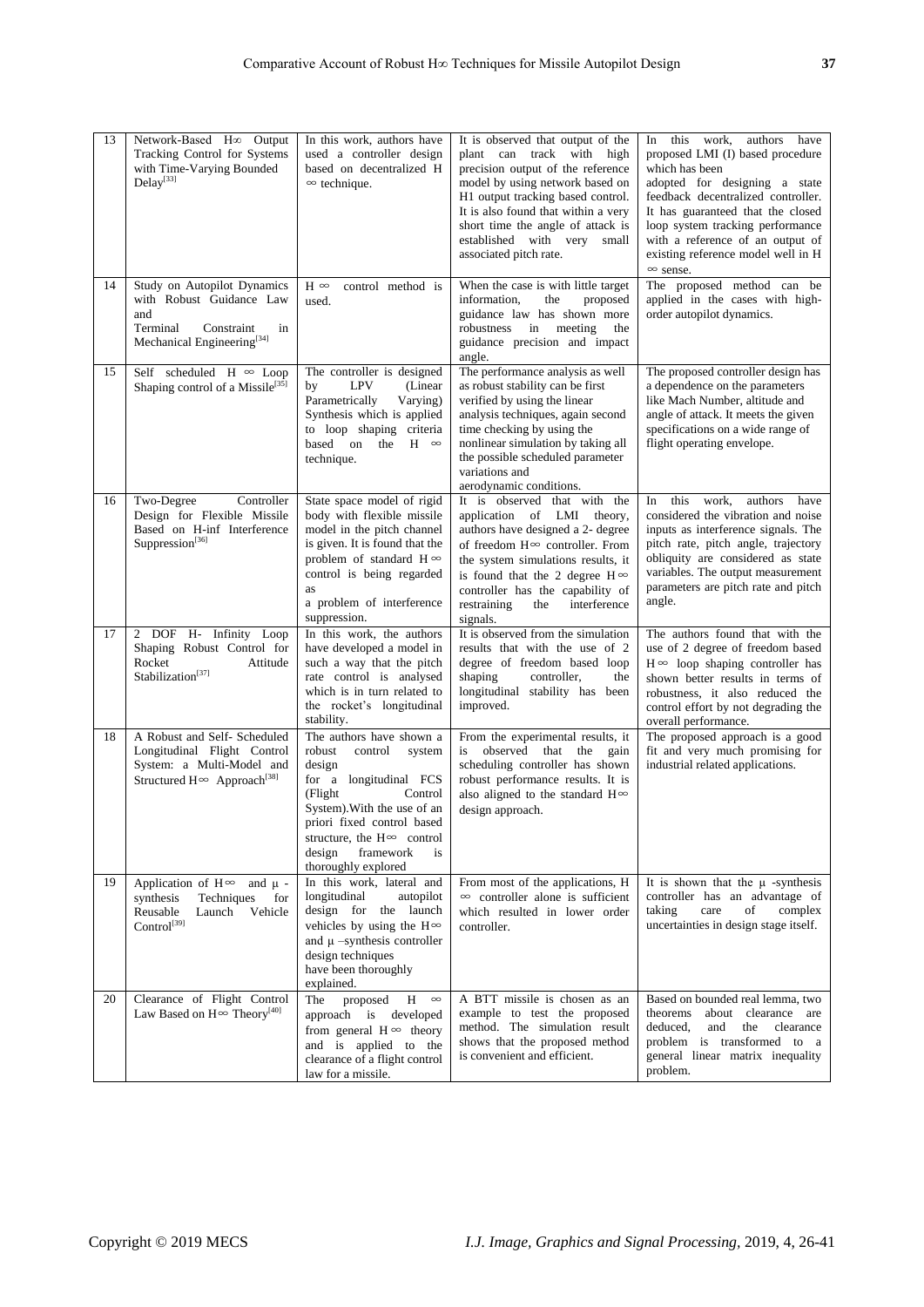| 21 | Design and application of<br>gain-scheduling control for a<br>Hover: parametric $H \infty$ loop<br>shaping approach <sup>[41]</sup>                    | In this work, authors have<br>proposed loop<br>shaping<br>based gain scheduled $H \infty$<br>controller. The proposed<br>approach addressed the<br>LMI framework based on<br>parametric H $\infty$<br>loop<br>shaping method.                                                                                                         | The authors have applied the<br>proposed<br>controller<br>design<br>successfully to a 3 degree of<br>freedom based on Hover Didactic<br>Plant (HDP) design. It is also<br>observed from the experimental<br>results and robust analysis that<br>the controller design has an<br>advantage for this type of design<br>applications.                                                                    | By using the free parameter<br>methods, design<br>freedom can be added easily by<br>scaling the design problem which<br>is an advantage of the proposed<br>method.                                                                                                 |
|----|--------------------------------------------------------------------------------------------------------------------------------------------------------|---------------------------------------------------------------------------------------------------------------------------------------------------------------------------------------------------------------------------------------------------------------------------------------------------------------------------------------|-------------------------------------------------------------------------------------------------------------------------------------------------------------------------------------------------------------------------------------------------------------------------------------------------------------------------------------------------------------------------------------------------------|--------------------------------------------------------------------------------------------------------------------------------------------------------------------------------------------------------------------------------------------------------------------|
| 22 | Fixed Structure $H \infty$ Control<br>$\mathbf{a}$<br>Canard-<br>Guided<br>for<br>Projectile<br>Pitch/Yaw<br>Dynamics Autopilot Design <sup>[26]</sup> | In this work, authors have<br>proposed a signal based H1<br>control with a single<br>operating point. The design<br>is for pitch/yaw autopilot<br>for a 155mm guided<br>projectile with dual spin<br>canard guidance                                                                                                                  | With the given uncertainty levels<br>for<br>the parameters, robust stability<br>has been proved with the use of $\mu$<br>-analysis and Monte Carlo<br>technique's. Experimental results<br>show that if the weighting filters,<br>target model, parameters and<br>controller structure are chosen<br>judiciously, the solution can give<br>robust<br>autopilot<br>a<br>with<br>uncertainty modelling. | From the design, it is observed that<br>the proposed method can be<br>further extended over the complete<br>flight envelop to obtain the gain<br>scheduling control scheme.                                                                                        |
| 23 | H <sub>2</sub><br>analytical<br>decoupling<br>design for a High-Angleof-<br>Attack missile <sup>[42]</sup>                                             | Instead of considering the<br>model disturbance in the<br>design<br>controller<br>of<br>theoretically such as in u-<br>synthesis and $H^{\infty}$ control<br>methods, the H2 analytical<br>decoupling<br>method<br>is<br>considered for designing<br>the decoupling controller<br>for the high angle of attack<br>control of missile. | Simulations illustrate that the<br>designed controller has good set-<br>point tracking and disturbance<br>rejection<br>ability<br>while<br>maintaining strong decoupling<br>capability.                                                                                                                                                                                                               | The designed controller can be<br>adjusted by the parameters in the<br>controller.                                                                                                                                                                                 |
| 24 | The H $\infty$ Controller Design<br>Including Control Allocation<br>for Marine Vessel <sup>[43]</sup>                                                  | In this work, authors have<br>proposed novel concept of<br>using actuators for the<br>mooring control problem<br>which is used in marine<br>vessels.                                                                                                                                                                                  | Authors have found that the<br>control<br>performance,<br>system<br>stability and allocation problem<br>can be merged with the use of<br>linear matrix inequality (LMI)<br>techniques based on H∞ control<br>concepts. It is also found that the<br>proposed technique has given the<br>assurance on the stability of<br>complete control system.                                                     | Dimension<br>problems<br>between<br>inputs and outputs can be solved<br>by proposed method.                                                                                                                                                                        |
| 25 | Nonlinear H2 Lateral Control<br>Design of Missiles <sup>[44]</sup>                                                                                     | In this work, authors have<br>developed a nonlinear H2<br>lateral control law which<br>has successfully helped in<br>increasing the<br>manoeuvrability for the<br>later control of nonlinear<br>missile systems.                                                                                                                      | There<br>are<br>some<br>important<br>found<br>for<br>the<br>advantages<br>proposed H2 design algorithm for<br>attitude<br>tracking<br>missile<br>applications when there is a<br>necessity of lateral<br>control<br>conditions to be applied.                                                                                                                                                         | there<br>When<br>is<br>need<br>for<br>a<br>effectiveness<br>of<br>regular<br>aerodynamic surface is to be<br>reduced, the proposed work is<br>suitable for the missile<br>development with<br>the<br>high<br>performance manoeuvrability.                          |
| 26 | Robust Autopilot<br>For<br>A<br>Missile:<br>Flexible<br>Loop-<br>Shaping H∞Design And Real<br>V-Analysis <sup>[45]</sup>                               | In this work, authors have<br>developed a Loop shaping<br>based<br>H1<br>controller<br>technique for autopilot<br>design.<br>Robustness<br>is<br>estimated by using v-<br>analysis tools instead of $\mu$ -<br>tools.                                                                                                                 | From the experimental results, it<br>is observed that the proposed<br>method has shown robustness and<br>good performance with nonlinear<br>models and uncertainties, also the<br>validation is done with a 6 degree<br>of freedom simulations for<br>missile motions.                                                                                                                                | Authors have preserved the solid<br>physical sense by designing the<br>robust controller design using H1<br>method.<br>loop<br>shaping<br>The<br>Robustness is estimated via v-tools<br>eliminating<br>dense<br>frequency<br>gridding required for $\mu$ estimate. |
| 27 | Tracking performance analysis<br>of flight control system based<br>on $H^{\infty}$ theory <sup>[30]</sup>                                              | Authors have attained a<br>robust<br>tracking<br>performance by usage of H<br>design for the flight<br>control system clearance<br>application                                                                                                                                                                                        | From the experimental results, it<br>is observed that the clearance<br>result and process is validated for<br>the BTT (Bank To Turn) missile.                                                                                                                                                                                                                                                         | It is found that when the Flight<br>Control System (FCS) is suffering<br>from uncertain parameters, then<br>the proposed design guarantees<br>accurate and fast tracking of<br>specific target trajectory.                                                         |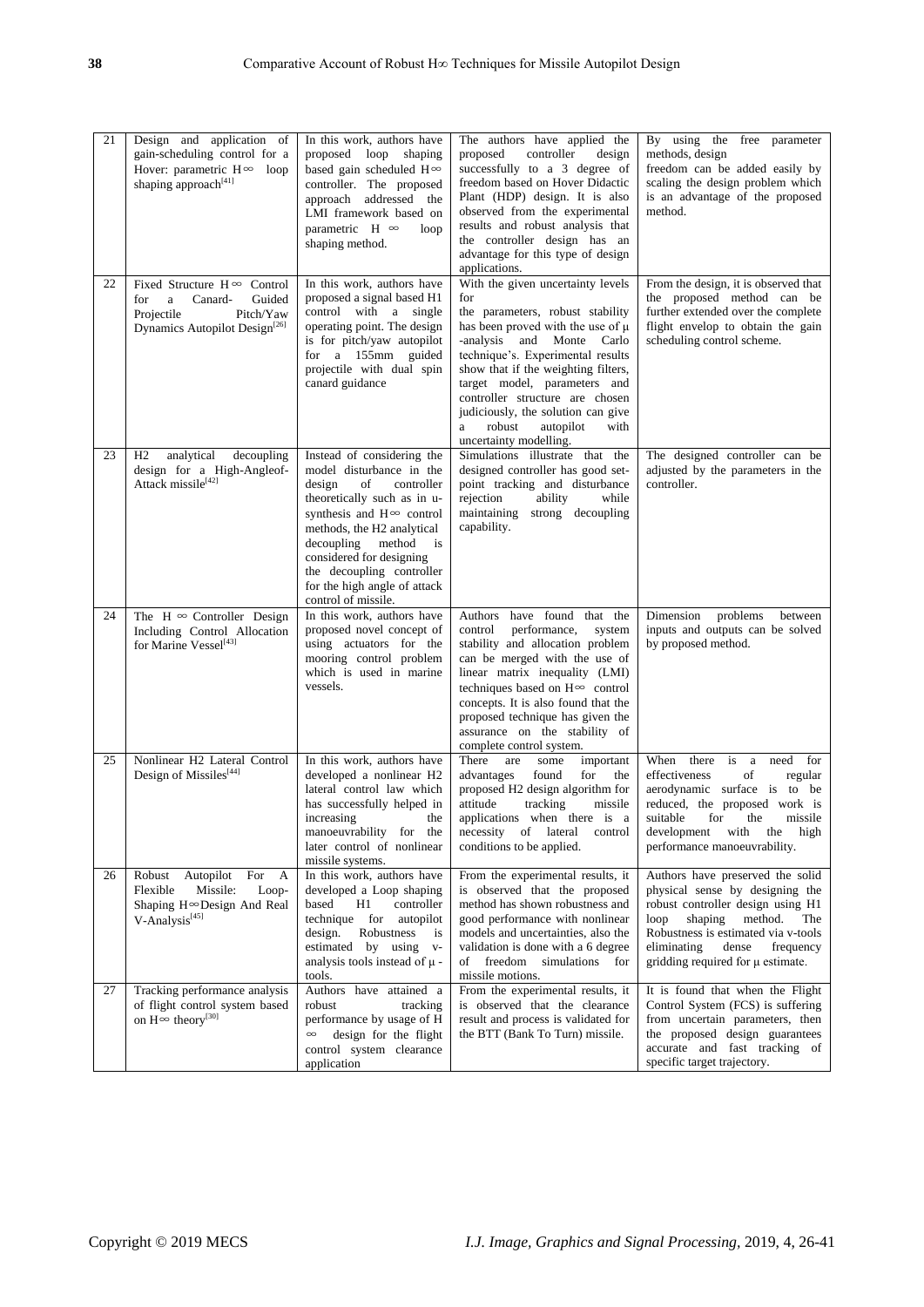## VII.CONCLUSIONS AND FUTURE SCOPE

The constituent systems and subsystems of a typical missile showing the place, role and importance of an autopilot are introduced. Turning manoeuvres are generally controlled by Skid to Turn or Bank to Turn approaches. STT scheme is widely used when there is no preferred plane of maximum lift. The critical issues involved in the design of an autopilot are listed out. Evolution of autopilot design from classical to modern techniques over the period of time is presented.

The classical methods visualise the system in the form of linearised expressions of SISO models for tractability. Decoupling of Pitch, Yaw and Roll channels become necessary requirement. Decoupling of missile airframe dynamics removes the opportunity of utilising the advantages of coupling paths which are beneficial for controlling the missile system, leading to modern methods.

Modern control techniques for missile autopilot design are expected to work directly with multi input multi output plant dynamics and provide appropriate solution with defined design process. This should be achieved in lesser design cycle time. Consequently Eigen structure assignment, Linear Quadratic Regulator (LQR) control, non-linear control, robust control, adaptive control and intelligent control methods influenced the design of missile autopilot.

The main objective of H∞ Optimal design is to find stabilising controller for the interconnection with an understanding of maximal robustness or maximal performance as a base criterion, leading to guaranteed fulfillment of one against other. By utilising the structure in the uncertainty, Structured Singular Value (SSV)  $\mu$ , is obtained for a given uncertainty structure which is smaller than or equal to H∞ norm and hence the synthesized controllers provide better robust stability in μ-synthesis design. Mixed sensitivity single degree freedom model provides the tradeoff between stability and control errors. Mixed sensitivity two degree freedom model exploit independent tuning process for performance and stability, exploring the combinations of robustness and performance trade off from the entire system point of view. The synthesis and analytical framework of these models are presented in the section robust autopilot design techniques.

As depicted, the research work carried out using Modern H∞ techniques is growing almost exponentially both in general applications as well as for the missile autopilot design. H*∞* Optimization method is applied in the missile autopilot design more than any other robust control method over all the periods of time and is likely to remain so in the future also.

## **REFERENCES**

- [1] F. Peter, F. Hellmundt, F. Holzapfel, and F. Chew, "Anti-Windup Command Filtered Adaptive Backstepping Autopilot Design for a Tail-Controlled Air-Defense Missile," pp. 1–19, 2013.
- [2] M. R. Tucker, "Continuous H\_INFTY and Discrete Time-Varying Finite Horizon Robust Control with Industrial Applications," 1998.
- [3] G. Zames, "Feedback and Optimal Sensitivity: Model Reference Transformations, Multiplicative Seminorms and Approximate Inverses," *IEEE Trans. Automat. Contr*., vol. 26, no. 2, pp. 301–320, 1981.
- [4] J. C. D. and E. B. L. C.C. Chu, "The General Distance Problem in Koo Optimal Control Theory," *Int. J. Control,* vol. 44, pp. 565–596, 1986.
- [5] B. D. O. A. and J. B. Moore, Optimal Control: Linear Quadratic Methods. 1989.
- [6] E. M. K. and D. J. N. Limebeer, "Closed Formulae for a Parametric Mixed Sensitivity Problem," *Syst. Control Lett.*, vol. 12, pp. 1–7, 1989.
- [7] A. Y. and I. Postlethwaite, "Improvement of Helicopter Handling Qualities Using -Optimisation," in *IEE Proceedings, Part D: Control Theory and Applications*, 1990, pp. 115–129.
- [8] S. S. and J. C. D. P. Lundstrom, "Two Degree of Freedom Controller Design for an Ill-Conditioned Plant Using u-Synthesis," in *Proceedings of the European Control Conference*, 1993, pp. 969–974.
- [9] N. P. F. and D. J. W. I. Postlethwaite, "Walker. Rotorcraft Control Law Design for Rejection of Atmospheric Turbulence," in *Proceedings of IEE Conference Control94*, 1994, pp. 1284–1289.
- [10] R. A. Hyde, H\_INFTY Aerospace Control Design. A VSTOL Flight Application," *Adv. Ind. Control Ser.*, 1995.
- [11] R. H. and D. J. N. L. D. Hoyle, "An H\_INFINITY Approach to Two Degree-Of-Freedom Design," in *Proceedings of the IEEE CDC*, 1991, pp. 1581–1585.
- [12] E. M. K. and J. D. P. D.J.N. Limebeer, "On the Design of Robust Two Degree of Freedom Controllers," *Automatica*, vol. 29, no. 1, pp. 157–168, 1993.
- [13] D. J. Walker, "On the Structure of a Two Degree-of-Freedom H\_INFTY Loop Shaping Controller," *Int. J. Control*, vol. 63, no. 6, pp. 1105–1127, 1996.
- [14] Bor-Sen Chen, Yung-Yue Chen, and Chun-Liang Lin, "Nonlinear fuzzy H/sub ∞/ guidance law with saturation of actuators against maneuvering targets," *IEEE Trans. Control Syst. Technol.*, vol. 10, no. 6, pp. 769–779, Nov. 2002.
- [15] Sungyung Lim and J. P. How, "Modeling and H/sub∞/ control for switched linear parameter-varying missile autopilot," *IEEE Trans. Control Syst. Technol.*, vol. 11, no. 6, pp. 830–838, Nov. 2003.
- [16] S. Theodoulis and G. Duc, "Static interpolated ℋ∞ loopshaping controllers for missile autopilot synthesis," in 2007 46th *IEEE Conference on Decision and Control*, 2007, pp. 2385–2392.
- [17] M. Xin and S. N. Balakrishnan, "Nonlinear H  $\infty$  missile longitudinal autopilot design with thetas-D method," *IEEE Trans. Aerosp. Electron. Syst.*, vol. 44, no. 1, pp. 41–56, Jan. 2008.
- [18] A. Arrow and D. Williams, "Comparison of classical and modern autopilot design and analysis techniques for a tactical air-to-air bank-to-turn missile," in *Guidance, Navigation and Control Conference*, 1987.
- [19] B. Chen, Y. Chen, and C. Lin, "Nonlinear Fuzzy Guidance" Law With Saturation of Actuators Against Maneuvering Targets," vol. 10, no. 6, pp. 769–779, 2002.
- [20] C.-D. Yang, C.-C. Yang, and H.-Y. Chen, "Missile Control," in *Wiley Encyclopedia of Electrical and Electronics Engineering, Hoboken, NJ, USA: John Wiley & Sons, Inc.*, 1999.
- [21] D. Zhisheng, H. Lin, Y. Jianying, and Q. I. N. Guozheng, "On decoupled or coupled control of bank-to-turn missiles," vol. 58, no. May, pp. 1–13, 2015.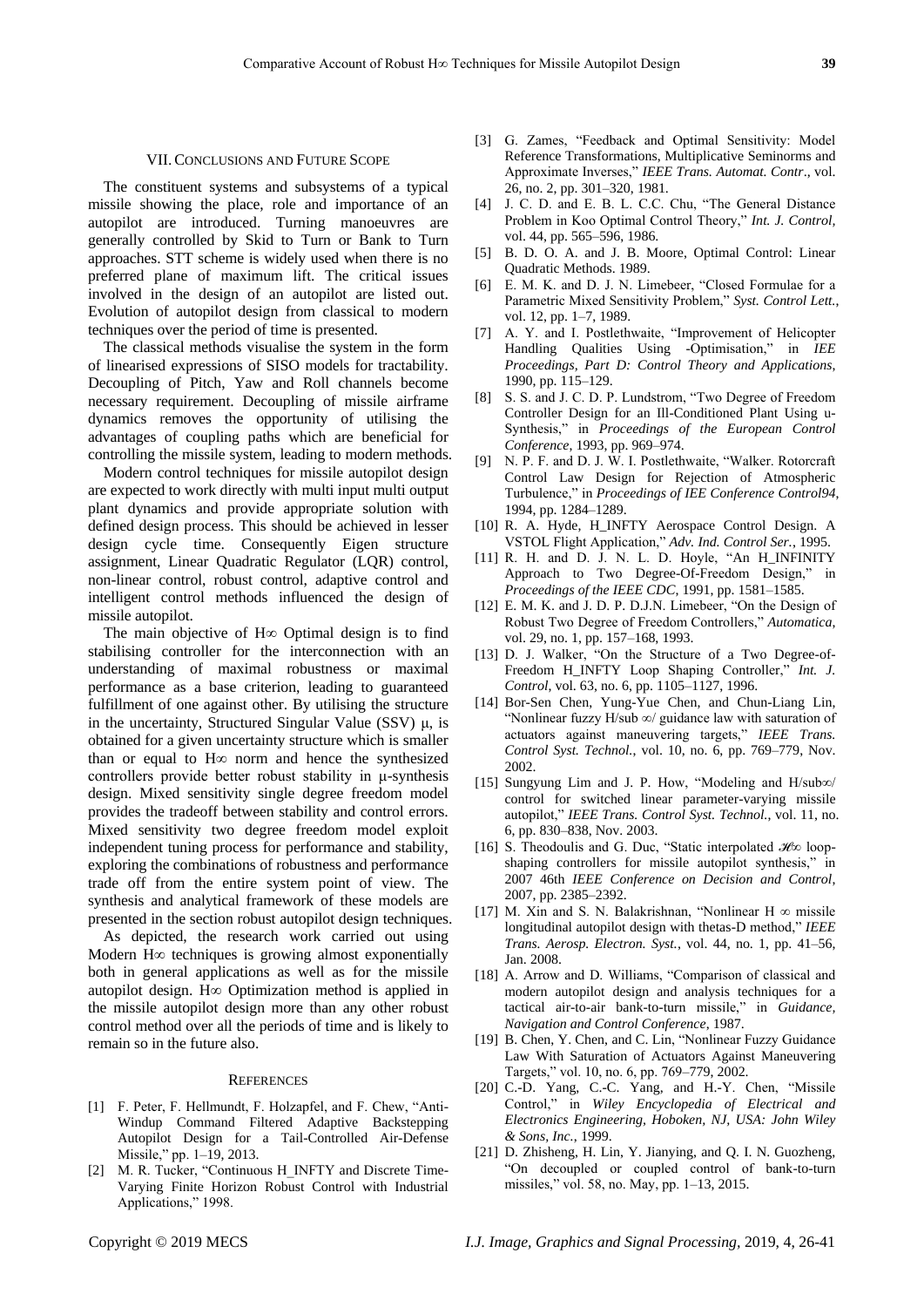- [22] R. Sakthivel, K. Mathiyalagan, and S. M. Anthoni, "Fault-Tolerant Sampled-Data Mixed h 1 and Passivity Control of Stochastic Systems and its Application," vol. 00, no. 00, pp. 1–10, 2015.
- [23] I. Introduction, "Robust H  $\infty$  Autopilot Design for Agile Missile With Time-Varying Parameters," vol. 50, no. 4, 2014.
- [24] F. S. Eve, "Pitch / Yaw Channels Control Design for a 155mm Projectile with Rotating Canards , using a H ∞ Loop-Shaping Design Procedure," no. January, pp. 1–24, 2014.
- [25] G. U. O. Chao, L. Xiao-geng, and L. U. O. Biao, "Nonlinear H ' Guidance Law Design for Near Space Interceptor based on Galerkin Simultaneous Policy Update Algorithm," pp. 636–641, 2014.
- [26] F. Seve, S. Theodoulis, M. Zasadzinski, M. Boutayeb, and P. Wernert, "Fixed structure H Infinity Control for a canard-guided projectile pitch/yaw dynamics autopilot design," in 2014 *European Control Conference, ECC* 2014, 2014, pp. 594–599.
- [27] P. Norton and E. Prempain, "Robustness Analysis of Feedback Linearisation with Robust State Estimation for a Nonlinear Missile Model," no. M, pp. 4220–4225, 2013.
- [28] G. U. O. Chao, L. Xiao-geng, W. Jun-wei, and W. Fei, "Robust H ' Decentralized Fuzzy Tracking Control for Bank-to-Turn Missiles," pp. 3498–3503, 2013.
- [29] D. Luo, B. M. Chen, and A. Bu, "The autopilot design of bank-to-turn missile using mixed sensitivity H f optimization equations as," pp. 241–246, 2013.
- [30] I. Control, "Tracking performance analysis of flight control system based on H-infinity theory Shuai Dong , Zhisheng Wang , Yongji Wang \*, Lei Liu and Liuli Ou," vol. 19, no. 3, pp. 290–298, 2013.
- [31] C. Xianxiang, S. Jianmei, P. Ma, P. Ma, P. Ma, and P. Ma, "H f Robust Gain-Scheduled Autopilot Design for Portable Missile," pp. 2322–2326, 2011.
- [32] C. Lee, "Longitudinal Autopilot Design for Agile Turn Using Mixed H2 / HO Control," 2011 11th Interational Conf. Control. Autom. Syst., pp. 294–298, 2011.
- [33] W. Chen, Q. Wang, Y. Zhang, and C. Dong, "Network-Based H Infinity Output Tracking Control for Systems with Time-Varying Bounded Delay," no. 1, pp. 2496–2499, 2011.
- [34] Z. Li, J. Zhou, and J. Guo, "Study on Autopilot Dynamics with Robust Guidance Law and Terminal Constraint in Mechanical Engineering," vol. 644, pp. 77–80, 2013.
- [35] S. Automatique and P. De Moulon, "Self Scheduled H\_INFTY loop shaping control of a missile.," vol. 6, no. M, pp. 2–7, 2015.
- [36] Z. Zhang, "Two-Degree Controller Design for Flexible Missile Based on H-inf Interference Suppression," no. 5, pp. 1653–1656, 2012.
- [37] S. P. Kanade and A. T. Mathew, "2 DOF H- Infinity Loop Shaping Robust Control for Rocket Attitude Stabilization," vol. 2, no. 2, pp. 71–91, 2013.
- [38] H. Lhachemi and D. Saussi, "A Robust and Self-Scheduled Longitudinal Flight Control System : a Multi-Model and Structured H ∞ Approach," no. January, 2014.
- [39] S. Jose and R. George, "Application of H ∞ and mu Synthesis Techniques for Reusable Launch Vehicle Control," pp. 1–9, 2012.
- [40] D. Shuai, W. Zhishen, L. Lei, O. Liuli, and W. Yongii, "Clearance of Flight Control Law Based on H-infinity Theory," pp. 1293–1298, 2012.
- [41] R. L. Pereira and K. H. Kienitz, "Design and application of gain-scheduling control for a Hover : parametric  $H \infty$  loop shaping approach," no. 1990, 2013.
- [42] W. Zhang, B. Sun, L. Ou, and W. Zhang, "H2 analytical decoupling design for a High-Angle-of-Attack missile," in Chinese Control Conference, CCC, 2013.
- [43] S. Ji, J. Jang, J. Jeong, and Y. Kim, "The H ∞ Controller Design Including Control Allocation for Marine Vessel," no. 1, pp. 1905–1907, 2012.
- [44] Y. Chen, "Nonlinear H 2 Lateral Control Design of Missiles," vol. 15, no. 6, pp. 1723–1735, 2013.
- [45] J. Friang, G. Duc, and J. Bonnet, "Robust Autopilot For A Flexible Missile: Loop-Shaping H Infinity Design And Real V-Analysis," Int. J. Robust Nonlinear Control, vol. 8, pp. 129–153, 1998.

## **Authors' Profiles**



**PSR Srinivasa Sastry** has obtained his M.Tech. in Digital Electronics from Cochin University of Science and Technology, He worked in ISRO Inertial Systems Unit of Vikram Sarabhai Space Centre, ISRO, Trivandrum from 1987 to 1999. He worked for the design and development the Solar Array Drive

Control systems for IRS and INSAT Series of Satellites. He joined RCI, DRDO in 1999 and worked for the development of Hydraulic and Electo-Mechanical Actuation Systems for long range and interceptor missiles. He has designed and developed several Electro Hydraulic and Electro Mechanical Actuators, Analog and Digital Controllers. He has received several Group Awards and Performance Excellence Award.



**Sujit K. Biswas** was born in Kolkata, India, in 1956. He received the B.E.E. degree in electrical Engg. from Jadavpur University, Kolkata, in 1978 and the M.E. & PhD degree in electrical engg from the Indian Institute of Science, Bangalore in 1980 & 1986 respectively. His fields of interest are static power conversion,

electrical drives, power semiconductor applications, magnetics and applied electronics.

He joined the faculty of the Electrical Engg, Dept, Jadavpur University, Kolkata, in 1987 where he has served as the Head of the Dept. He has been a member of several National and International Committees and has served as an External Expert to several Govt of India organizations.

Prof. Biswas is a Senior Member of the IEEE, Life Fellow of the Institute of Electronics & Telecommunication Engineers (India) and Life Fellow of the Institution of Engineers (India). He received several awards, amongst which is the Indian National Science Academy Medal for young Scientists and the IETE-Bimal Bose Award for "Outstanding contribution in the field of Power Electronics". Currently, he is the Chairman of the IEEE Kolkata Section.



**Mr. S.K.Ray**, born in December 1949 at Kolkata, obtained his B.E. and M.E. degrees in electronics from Jadavpur University, Kolkata, in 1971 and 1973 respectively with Computer and Control specializations. He joined DRDL, Hyderabad, a leading laboratory of DRDO in 1974. Since then he is

Copyright © 2019 MECS *I.J. Image, Graphics and Signal Processing,* 2019, 4, 26-41